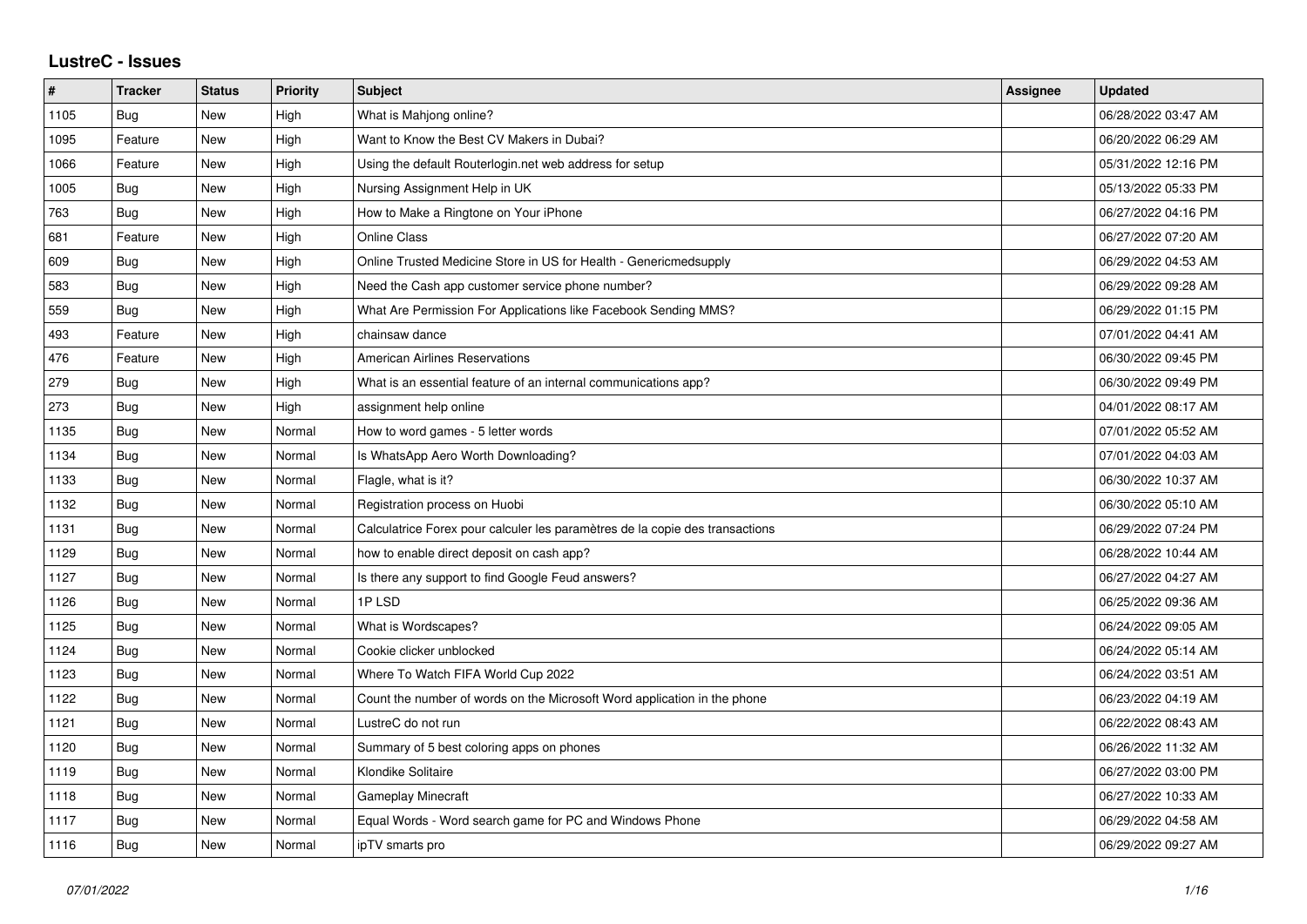| $\vert$ # | <b>Tracker</b> | <b>Status</b> | Priority | Subject                                                                                                                                                  | Assignee | <b>Updated</b>      |
|-----------|----------------|---------------|----------|----------------------------------------------------------------------------------------------------------------------------------------------------------|----------|---------------------|
| 1115      | <b>Bug</b>     | New           | Normal   | How to access your saved favorite Tiktok                                                                                                                 |          | 06/28/2022 03:59 PM |
| 1114      | Bug            | New           | Normal   | To control the car, all you must do is click to go left or right and release the button to go straight.                                                  |          | 06/29/2022 09:05 AM |
| 1113      | <b>Bug</b>     | New           | Normal   | Press the button to control your car                                                                                                                     |          | 06/20/2022 12:09 PM |
| 1112      | <b>Bug</b>     | New           | Normal   | What Cash App Policy Says If Random Person Sent Me Money On Cash App?                                                                                    |          | 06/27/2022 02:39 AM |
| 1111      | Bug            | New           | Normal   | LOLBeans is a fun battle royale game where you race with other players while avoiding obstacles. Reach the end of<br>the course in competitive gameplay! |          | 07/01/2022 05:08 AM |
| 1108      | Bug            | New           | Normal   | Six Guns Mod Apk Answers Your Questions                                                                                                                  |          | 06/26/2022 06:26 PM |
| 1106      | Bug            | New           | Normal   | How Do I Get Cash App ++ Without Confronting Any Technical Glitches?                                                                                     |          | 06/25/2022 09:53 PM |
| 1104      | <b>Bug</b>     | New           | Normal   | Idle game fix bug                                                                                                                                        |          | 06/26/2022 06:52 PM |
| 1103      | Bug            | New           | Normal   | Idle game fix bug                                                                                                                                        |          | 06/25/2022 09:08 PM |
| 1102      | Bug            | New           | Normal   | Charlottesville Travel Guide ?                                                                                                                           |          | 06/26/2022 07:44 AM |
| 1101      | Bug            | New           | Normal   | How to Delete Cash App History at once?                                                                                                                  |          | 06/27/2022 01:33 PM |
| 1099      | Feature        | New           | Normal   | Whatsapp Plus - A New Way Of Communicating                                                                                                               |          | 06/28/2022 07:57 AM |
| 1098      | Bug            | New           | Normal   | Life of a Fisherman                                                                                                                                      |          | 06/26/2022 05:16 PM |
| 1097      | Bug            | New           | Normal   | Race and experience new life.                                                                                                                            |          | 06/26/2022 04:22 PM |
| 1096      | Bug            | New           | Normal   | Race and experience new life.                                                                                                                            |          | 06/26/2022 06:07 PM |
| 1094      | Bug            | New           | Normal   | What time does direct deposit hit Cash App?                                                                                                              |          | 06/14/2022 03:27 PM |
| 1092      | Bug            | New           | Normal   | Ellison Estate Vineyard                                                                                                                                  |          | 06/20/2022 12:03 PM |
| 1091      | <b>Bug</b>     | New           | Normal   | Find family fun indoors and outdoors in the Jungfrau Region                                                                                              |          | 06/14/2022 09:33 AM |
| 1090      | Bug            | New           | Normal   | Pay Someone To Do My Assignment                                                                                                                          |          | 06/11/2022 03:15 PM |
| 1089      | Bug            | New           | Normal   | Pay Someone To Do My Assignment                                                                                                                          |          | 06/15/2022 04:44 AM |
| 1087      | Bug            | New           | Normal   | How do new writers start out?                                                                                                                            |          | 06/29/2022 10:43 AM |
| 1085      | Feature        | New           | Normal   | dcvghdcc asgdvgd dveduqwv ajdhvwd                                                                                                                        |          | 06/09/2022 03:46 PM |
| 1084      | <b>Bug</b>     | New           | Normal   | <b>Trippie Redd</b>                                                                                                                                      |          | 06/11/2022 09:05 AM |
| 1083      | Bug            | New           | Normal   | coin base review                                                                                                                                         |          | 06/11/2022 09:13 AM |
| 1082      | Bug            | New           | Normal   | Reset chime bank password without phone number                                                                                                           |          | 06/15/2022 11:56 AM |
| 1081      | Feature        | New           | Normal   | drift boss- the best driftitng game                                                                                                                      |          | 06/15/2022 05:56 AM |
| 1080      | <b>Bug</b>     | New           | Normal   | How to use Math Wallet   Nexo wallet   CoinTiger Exchange                                                                                                |          | 06/15/2022 11:56 AM |
| 1079      | <b>Bug</b>     | New           | Normal   | How to get cheap psychology assignment?                                                                                                                  |          | 06/15/2022 06:00 AM |
| 1078      | <b>Bug</b>     | New           | Normal   | What Bank Is Cash App On Plaid? Find Clarity And Assistance                                                                                              |          | 06/15/2022 11:56 AM |
| 1077      | Bug            | New           | Normal   | Les excellentes façons d'utiliser ces images                                                                                                             |          | 06/30/2022 07:34 PM |
| 1076      | <b>Bug</b>     | New           | Normal   | DedicatedHosting4u                                                                                                                                       |          | 06/11/2022 09:15 AM |
| 1073      | Bug            | New           | Normal   | Cricut Design Space                                                                                                                                      |          | 06/07/2022 09:34 PM |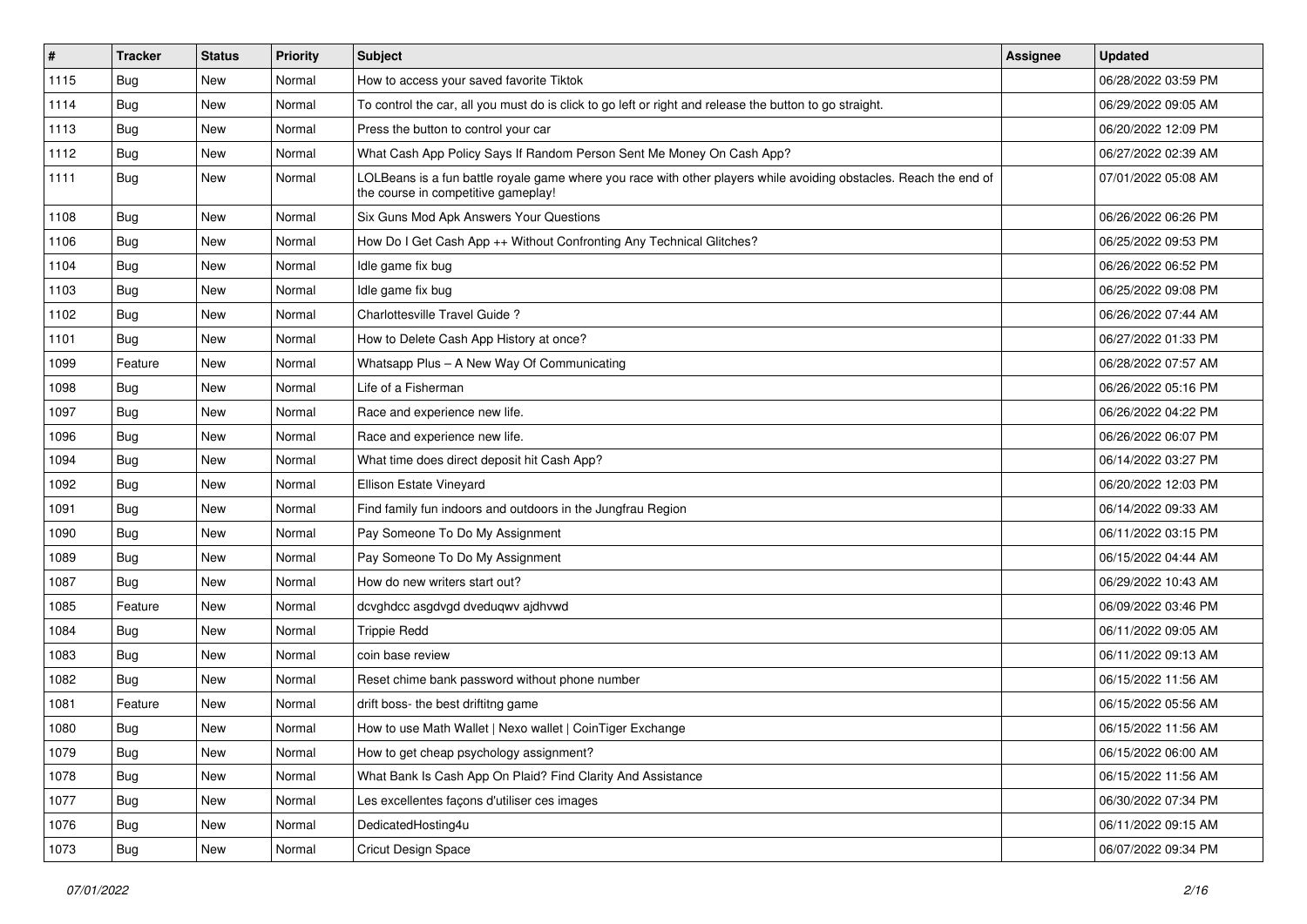| $\vert$ # | <b>Tracker</b> | <b>Status</b> | Priority | Subject                                                                  | Assignee | <b>Updated</b>      |
|-----------|----------------|---------------|----------|--------------------------------------------------------------------------|----------|---------------------|
| 1072      | <b>Bug</b>     | New           | Normal   | ij.start canon                                                           |          | 06/21/2022 06:56 PM |
| 1071      | <b>Bug</b>     | New           | Normal   | Cinema HD Review - Cinemahdy2.net                                        |          | 06/21/2022 06:54 PM |
| 1070      | Feature        | New           | Normal   | <b>Tableau Consulting Expertise</b>                                      |          | 06/09/2022 11:50 AM |
| 1069      | <b>Bug</b>     | New           | Normal   | how to get cash app support phone number 24*7 available                  |          | 06/29/2022 05:37 PM |
| 1068      | Bug            | New           | Normal   | 123.hp.com/laserjet                                                      |          | 05/31/2022 12:22 PM |
| 1067      | <b>Bug</b>     | New           | Normal   | Cricut.com/setup                                                         |          | 05/31/2022 12:19 PM |
| 1065      | <b>Bug</b>     | New           | Normal   | The top foreign language training game in 2022                           |          | 06/07/2022 04:05 AM |
| 1063      | <b>Bug</b>     | New           | Normal   | 123.hp.com/laserjet                                                      |          | 05/28/2022 12:27 PM |
| 1062      | <b>Bug</b>     | New           | Normal   | Cricut.com/setup                                                         |          | 05/28/2022 12:26 PM |
| 1061      | <b>Bug</b>     | New           | Normal   | Cricut.com/setup                                                         |          | 05/28/2022 12:24 PM |
| 1060      | Bug            | New           | Normal   | How to Use Panda Helper to Speed Up Your iOS                             |          | 05/28/2022 09:12 AM |
| 1059      | <b>Bug</b>     | New           | Normal   | 123.hp.com/laserjet                                                      |          | 05/28/2022 08:29 AM |
| 1058      | Bug            | New           | Normal   | Cricut.com/setup                                                         |          | 05/28/2022 08:28 AM |
| 1057      | Bug            | New           | Normal   | <b>CCPlay Education Edition APK</b>                                      |          | 06/07/2022 04:07 AM |
| 1056      | Feature        | New           | Normal   | Online Class Issues                                                      |          | 05/28/2022 12:44 AM |
| 1053      | Bug            | New           | Normal   | Game Geometry Dash                                                       |          | 05/26/2022 11:30 AM |
| 1052      | <b>Bug</b>     | New           | Normal   | Build Now GG is a new battle royale game.                                |          | 05/26/2022 04:24 AM |
| 1051      | Bug            | New           | Normal   | Dental Supplies USA                                                      |          | 06/11/2022 09:20 PM |
| 1050      | Feature        | New           | Normal   | Best Smart Phone Repair in Delhi                                         |          | 05/25/2022 10:33 AM |
| 1049      | Feature        | New           | Normal   | IT Software Company In Delhi                                             |          | 05/27/2022 05:24 AM |
| 1048      | Bug            | New           | Normal   | So zeigen Sie ein Instagram-Profilbild an und vergrößern es              |          | 05/25/2022 06:56 AM |
| 1046      | <b>Bug</b>     | New           | Normal   | 123.hp.com/laserjet                                                      |          | 05/24/2022 10:46 AM |
| 1045      | <b>Bug</b>     | New           | Normal   | Cricut.com/setup                                                         |          | 05/24/2022 10:45 AM |
| 1044      | Bug            | New           | Normal   | Can I Disapprove If Random Person Sent Me Money On Cash App?             |          | 05/26/2022 03:51 PM |
| 1043      | <b>Bug</b>     | New           | Normal   | What Is The Right Way To Troubleshoot Cash App Transfer Failed Problems? |          | 05/25/2022 01:16 PM |
| 1042      | <b>Bug</b>     | New           | Normal   | How to set up direct deposit on cash app?                                |          | 05/25/2022 01:17 PM |
| 1041      | <b>Bug</b>     | New           | Normal   | Count words in Word on the computer                                      |          | 05/27/2022 02:16 PM |
| 1040      | Bug            | New           | Normal   | thabet                                                                   |          | 05/19/2022 08:05 PM |
| 1039      | <b>Bug</b>     | New           | Normal   | How to Get Tickmill Bonuses for Free                                     |          | 05/26/2022 05:43 PM |
| 1036      | <b>Bug</b>     | New           | Normal   | <b>VPS Material</b>                                                      |          | 05/18/2022 09:34 PM |
| 1034      | <b>Bug</b>     | New           | Normal   | Download Teaching Feeling For Android                                    |          | 05/20/2022 09:25 AM |
| 1033      | <b>Bug</b>     | New           | Normal   | The best slope 2 online games to play right now                          |          | 05/17/2022 10:55 AM |
| 1032      | <b>Bug</b>     | New           | Normal   | How To Play The Wordle Game                                              |          | 05/17/2022 10:37 AM |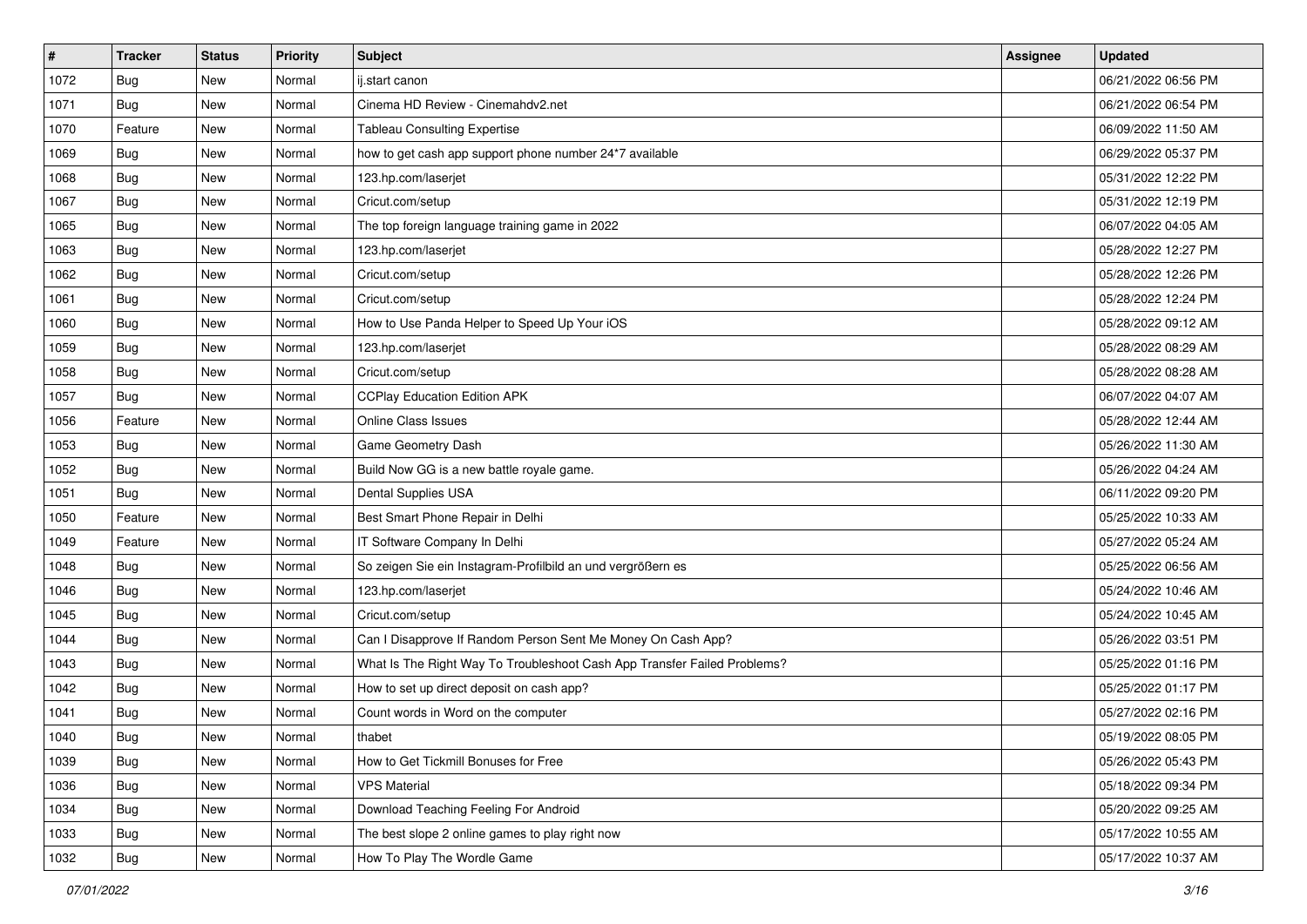| $\vert$ # | <b>Tracker</b> | <b>Status</b> | <b>Priority</b> | Subject                                                                    | <b>Assignee</b> | <b>Updated</b>      |
|-----------|----------------|---------------|-----------------|----------------------------------------------------------------------------|-----------------|---------------------|
| 1031      | <b>Bug</b>     | New           | Normal          | <b>IAFT Traders Union</b>                                                  |                 | 05/16/2022 03:14 PM |
| 1030      | <b>Bug</b>     | New           | Normal          | <b>IAFT Traders Union</b>                                                  |                 | 05/16/2022 03:13 PM |
| 1029      | Bug            | New           | Normal          | 5 Reasons Why People Love Coloring Pages?                                  |                 | 05/16/2022 11:53 AM |
| 1028      | <b>Bug</b>     | New           | Normal          | The Best Free Online Game to Play with Friends                             |                 | 05/16/2022 05:00 AM |
| 1027      | Bug            | New           | Normal          | Word hurdle: Viral and Fun Online Game                                     |                 | 06/25/2022 06:13 PM |
| 1026      | <b>Bug</b>     | New           | Normal          | New Puzzle Game for All Age - Dordle                                       |                 | 06/25/2022 06:17 PM |
| 1025      | Bug            | New           | Normal          | how to change the logo in wordpress                                        |                 | 06/25/2022 06:20 PM |
| 1024      | <b>Bug</b>     | New           | Normal          | How to choose the right broker                                             |                 | 06/25/2022 06:23 PM |
| 1023      | <b>Bug</b>     | New           | Normal          | Questions That Are Typically Asked About Trap The Cat                      |                 | 05/14/2022 03:51 AM |
| 1022      | <b>Bug</b>     | New           | Normal          | 123.hp.com/laserjet                                                        |                 | 05/13/2022 01:25 PM |
| 1021      | <b>Bug</b>     | New           | Normal          | Cricut.com/setup                                                           |                 | 05/26/2022 12:21 AM |
| 1020      | <b>Bug</b>     | New           | Normal          | Cricut.com/setup                                                           |                 | 05/13/2022 11:14 AM |
| 1019      | Bug            | New           | Normal          | Cricut.com/setup                                                           |                 | 05/13/2022 11:13 AM |
| 1018      | Bug            | New           | Normal          | So erhalten Sie ein kostenloses Hörbuch                                    |                 | 06/30/2022 01:08 PM |
| 1016      | Bug            | New           | Normal          | Klondike Solitaire                                                         |                 | 05/12/2022 09:03 AM |
| 1015      | Bug            | New           | Normal          | Is it possible to send books for free?                                     |                 | 05/11/2022 04:05 PM |
| 1014      | <b>Bug</b>     | New           | Normal          | how to get chime routing and account number ? chime routing number florida |                 | 05/11/2022 12:42 PM |
| 1013      | Bug            | New           | Normal          | ij.start canon                                                             |                 | 05/11/2022 11:31 AM |
| 1012      | Bug            | New           | Normal          | Cricut.com/setup                                                           |                 | 05/11/2022 11:30 AM |
| 1011      | Bug            | New           | Normal          | Summary of 10 best coloring apps on phones                                 |                 | 05/11/2022 10:58 AM |
| 1009      | <b>Bug</b>     | New           | Normal          | How to change routing number on Cash App?                                  |                 | 05/11/2022 07:13 AM |
| 1008      | <b>Bug</b>     | New           | Normal          | Who was the first black woman to anchor a newscast?                        |                 | 05/10/2022 03:13 PM |
| 1007      | <b>Bug</b>     | New           | Normal          | "ij.start canon                                                            |                 | 05/18/2022 10:40 AM |
| 1006      | Bug            | New           | Normal          | Cricut.com/setup                                                           |                 | 05/10/2022 01:22 PM |
| 1004      | Bug            | New           | Normal          | you get to pinch and drag a man with a very flexible face                  |                 | 05/10/2022 10:59 AM |
| 1002      | Bug            | New           | Normal          | Chemistry Assignment Help                                                  |                 | 06/04/2022 09:58 AM |
| 1001      | Bug            | New           | Normal          | Venmo Keep Saying Error?                                                   |                 | 06/27/2022 02:20 AM |
| 999       | <b>Bug</b>     | New           | Normal          | Is there a way to find Google Feud answers?                                |                 | 06/28/2022 01:27 AM |
| 998       | Bug            | New           | Normal          | Is It Hard to Solve Wordle An                                              |                 | 06/27/2022 12:24 AM |
| 997       | <b>Bug</b>     | New           | Normal          | 123.hp.com/laserjet                                                        |                 | 06/28/2022 09:48 AM |
| 996       | <b>Bug</b>     | New           | Normal          | Cricut.com/setup                                                           |                 | 06/27/2022 07:12 AM |
| 995       | Feature        | New           | Normal          | "ij.start canon                                                            |                 | 06/27/2022 01:29 PM |
| 994       | Feature        | New           | Normal          | Cricut.com/setup                                                           |                 | 06/26/2022 02:00 AM |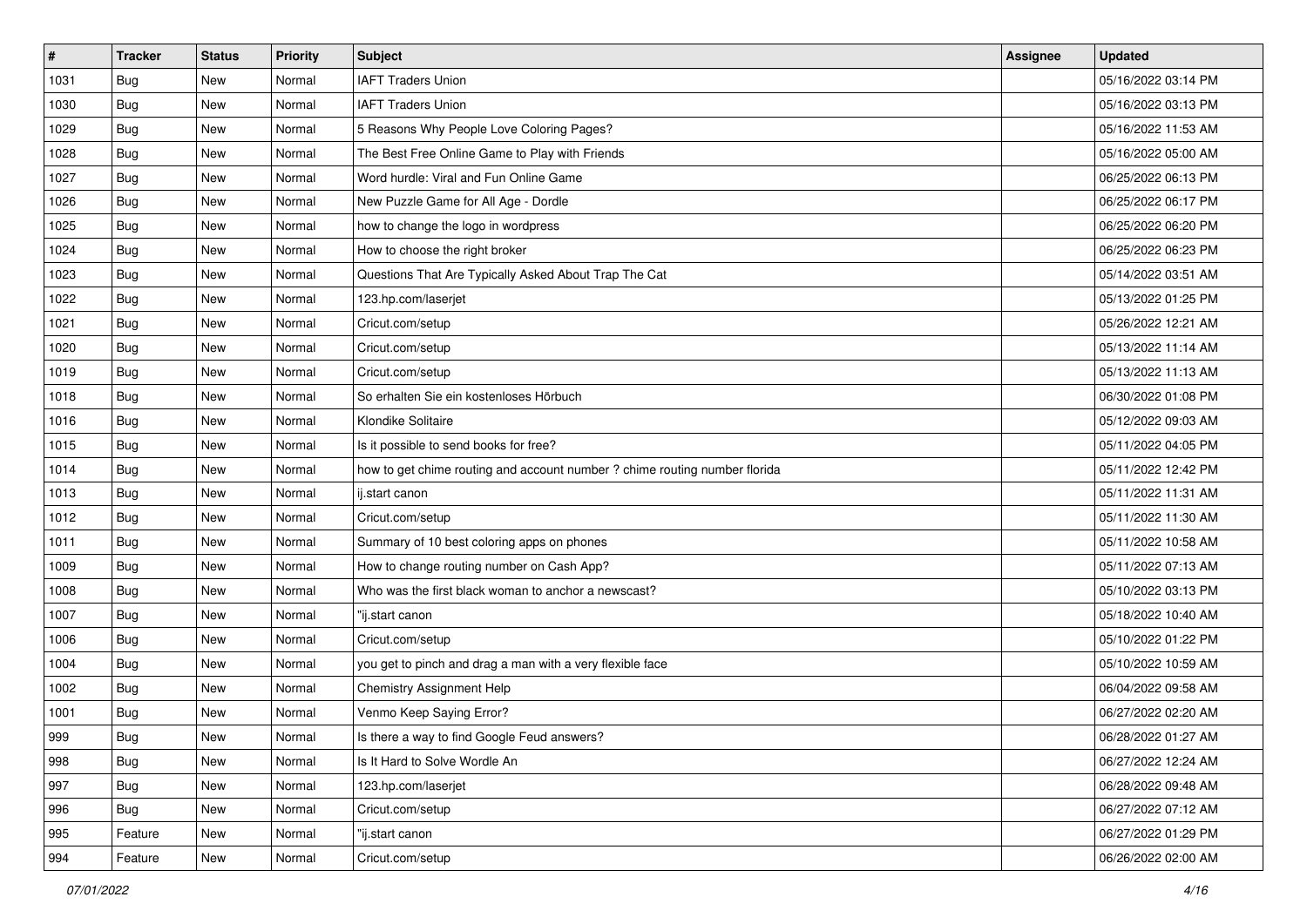| $\sharp$ | <b>Tracker</b> | <b>Status</b> | <b>Priority</b> | <b>Subject</b>                                                                         | <b>Assignee</b> | <b>Updated</b>      |
|----------|----------------|---------------|-----------------|----------------------------------------------------------------------------------------|-----------------|---------------------|
| 993      | <b>Bug</b>     | New           | Normal          | IO Games Free Online                                                                   |                 | 06/26/2022 09:41 AM |
| 992      | Bug            | New           | Normal          | So vergrößern Sie Ihr Instagram-Profilbild                                             |                 | 06/26/2022 11:29 PM |
| 991      | Bug            | New           | Normal          | <b>MDMA MOLLY</b>                                                                      |                 | 05/03/2022 12:03 AM |
| 990      | <b>Bug</b>     | New           | Normal          | Mushrooms                                                                              |                 | 06/26/2022 05:41 AM |
| 989      | Bug            | New           | Normal          | Barewoods Wax Cigar                                                                    |                 | 06/26/2022 09:19 AM |
| 988      | <b>Bug</b>     | New           | Normal          | <b>Medicinal Mushrooms</b>                                                             |                 | 06/27/2022 09:33 AM |
| 987      | <b>Bug</b>     | New           | Normal          | <b>Medicinal Mushrooms</b>                                                             |                 | 06/27/2022 07:13 PM |
| 985      | <b>Bug</b>     | New           | Normal          | Find out the vitality of Facebook Phone Number:                                        |                 | 06/27/2022 05:39 AM |
| 984      | Bug            | New           | Normal          | How to disable, permanently delete Twitter account on phone, PC                        |                 | 06/26/2022 08:28 AM |
| 983      | Bug            | New           | Normal          | Finding issue in tekken 3 game?                                                        |                 | 06/28/2022 03:26 AM |
| 982      | <b>Bug</b>     | New           | Normal          | Five sites that let you download free scenarios for your iPhone                        |                 | 05/07/2022 09:34 PM |
| 981      | <b>Bug</b>     | New           | Normal          | VidMate Mod APK                                                                        |                 | 06/28/2022 11:24 AM |
| 980      | Bug            | New           | Normal          | Free Gas Cards for the Unemployed                                                      |                 | 06/28/2022 02:54 PM |
| 979      | Bug            | New           | Normal          | Free Gas Cards for the Unemployed                                                      |                 | 06/25/2022 09:02 PM |
| 978      | Bug            | New           | Normal          | Delamore Lodge is a place to stay.                                                     |                 | 06/27/2022 04:57 AM |
| 977      | Bug            | New           | Normal          | Fans of the Old Country will like this book.                                           |                 | 06/26/2022 05:54 AM |
| 975      | Bug            | New           | Normal          | Payback 2 Mod APK                                                                      |                 | 05/05/2022 10:56 AM |
| 974      | Bug            | New           | Normal          | Watch NCAA Football Live Streaming Free                                                |                 | 06/26/2022 05:33 PM |
| 973      | Feature        | New           | Normal          | Free NFL Streaming Sites                                                               |                 | 06/28/2022 06:27 AM |
| 972      | Bug            | New           | Normal          | How To Borrow Money From The Cash App? Get To Know About The Same                      |                 | 04/25/2022 07:30 AM |
| 971      | Bug            | New           | Normal          | How Do I Check Balance On Cash App Card With Optimum Ease?                             |                 | 06/27/2022 08:16 PM |
| 970      | Bug            | New           | Normal          | The Amount Of Time Does Cash App Direct Deposit Time Take?                             |                 | 06/26/2022 07:32 PM |
| 969      | Bug            | New           | Normal          | Watch NCAA Football Live Match Free                                                    |                 | 06/28/2022 01:31 PM |
| 968      | Feature        | New           | Normal          | watch nfl online free live streaming                                                   |                 | 06/25/2022 11:52 PM |
| 967      | Feature        | New           | Normal          | stream live nfl games free online                                                      |                 | 06/26/2022 10:09 AM |
| 966      | Bug            | New           | Normal          | How to Download the Filmes                                                             |                 | 06/27/2022 03:25 AM |
| 965      | <b>Bug</b>     | New           | Normal          | Go with cash app customer service to know where I can load my cash app card            |                 | 06/28/2022 04:30 AM |
| 964      | Bug            | New           | Normal          | Can I Fix Cash App Transfer Failed Issues By Adding Sufficient Funds?                  |                 | 06/26/2022 07:21 AM |
| 963      | Feature        | New           | Normal          | Why I am not getting cool cash app card designs- call experts                          |                 | 06/26/2022 07:52 AM |
| 962      | Bug            | New           | Normal          | Kostenlose Hörbücher                                                                   |                 | 06/26/2022 10:45 PM |
| 961      | <b>Bug</b>     | New           | Normal          | TeaTv is an Android                                                                    |                 | 06/26/2022 02:02 PM |
| 959      | Bug            | New           | Normal          | Get connected with cash app team-How to get money off cash app at walmart without card |                 | 06/27/2022 08:52 AM |
| 958      | <b>Bug</b>     | New           | Normal          | Avail Cash app support service to know Sutton bank cash app number                     |                 | 06/26/2022 08:46 AM |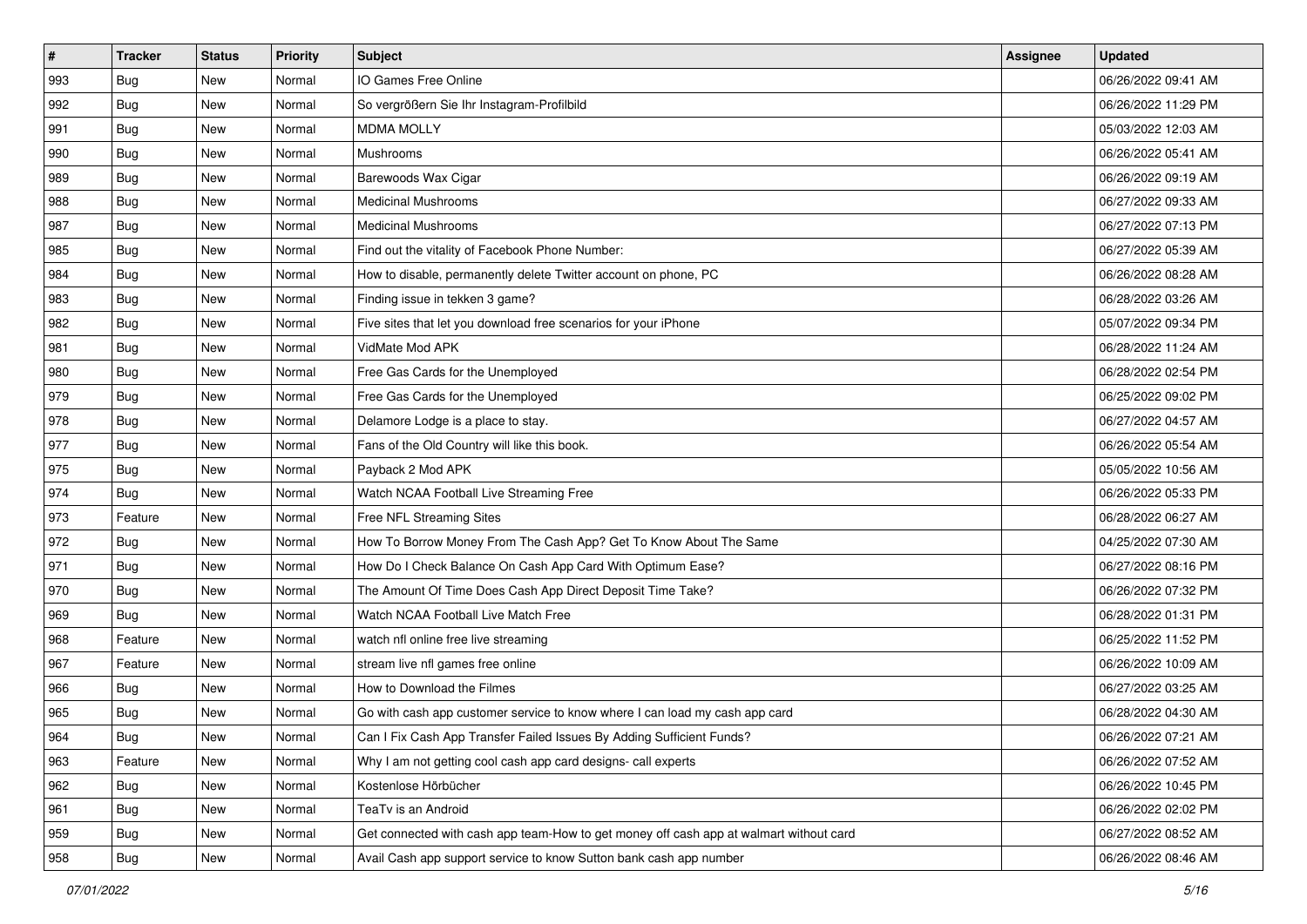| #   | <b>Tracker</b> | <b>Status</b> | <b>Priority</b> | Subject                                                                          | Assignee | <b>Updated</b>      |
|-----|----------------|---------------|-----------------|----------------------------------------------------------------------------------|----------|---------------------|
| 957 | <b>Bug</b>     | New           | Normal          | From Where I Can Get Cheap Writing Services?                                     |          | 04/20/2022 05:06 AM |
| 956 | Bug            | New           | Normal          | FNF Free Mods Online                                                             |          | 06/25/2022 09:59 PM |
| 954 | <b>Bug</b>     | New           | Normal          | AZ Screen Recorder Mod                                                           |          | 06/25/2022 11:24 PM |
| 953 | <b>Bug</b>     | New           | Normal          | Manga Dogs - Read Your Favorite Comics on Your Smartphone                        |          | 06/27/2022 03:53 PM |
| 952 | Bug            | New           | Normal          | Canon IJ Network Tool                                                            |          | 06/26/2022 10:35 AM |
| 951 | <b>Bug</b>     | New           | Normal          | Canon.com/ijsetup                                                                |          | 06/27/2022 07:56 PM |
| 950 | <b>Bug</b>     | New           | Normal          | ij.start canon                                                                   |          | 06/26/2022 04:35 AM |
| 949 | Bug            | New           | Normal          | <b>Educational Games</b>                                                         |          | 06/15/2022 09:11 PM |
| 948 | Bug            | New           | Normal          | Canon IJ Network Tool                                                            |          | 06/27/2022 09:30 PM |
| 947 | <b>Bug</b>     | New           | Normal          | is Disney Now and Disney Plus different?                                         |          | 04/14/2022 09:53 AM |
| 946 | Bug            | New           | Normal          | What is Plex and Is Plex Legal?                                                  |          | 06/26/2022 05:23 AM |
| 945 | <b>Bug</b>     | New           | Normal          | TikTok 18 Mod Apk For Your Android                                               |          | 04/13/2022 09:32 AM |
| 944 | Feature        | New           | Normal          | Canon.com/ijsetup                                                                |          | 06/27/2022 09:46 AM |
| 943 | <b>Bug</b>     | New           | Normal          | ij.start canon                                                                   |          | 04/13/2022 08:52 AM |
| 942 | Bug            | New           | Normal          | Canon IJ Network Tool                                                            |          | 04/13/2022 08:45 AM |
| 941 | Bug            | New           | Normal          | is Disney Now and Disney Plus different?                                         |          | 06/26/2022 12:10 PM |
| 940 | <b>Bug</b>     | New           | Normal          | What is Plex and Is Plex Legal?                                                  |          | 06/26/2022 04:50 PM |
| 935 | Bug            | New           | Normal          | MovieBox Pro Apk - Watch Movies and TV Shows on Your Android Phone               |          | 06/26/2022 04:11 AM |
| 934 | <b>Bug</b>     | New           | Normal          | MovieBox Pro Apk - Watch Movies and TV Shows on Your Android Phone               |          | 05/10/2022 11:01 AM |
| 933 | Bug            | New           | Normal          | How Can I Watch Movies on My Mobile Phone                                        |          | 06/24/2022 12:55 AM |
| 932 | Bug            | New           | Normal          | The best epic, long-playing PC games will consume days of your life.             |          | 05/15/2022 07:44 PM |
| 930 | <b>Bug</b>     | New           | Normal          | The best free games online                                                       |          | 04/12/2022 09:05 AM |
| 929 | <b>Bug</b>     | New           | Normal          | Canon IJ Network Tool                                                            |          | 04/12/2022 08:32 AM |
| 928 | <b>Bug</b>     | New           | Normal          | How Does Sutton Bank Cash App Customer Service Help In Answering Your Questions? |          | 04/12/2022 11:36 AM |
| 927 | Feature        | New           | Normal          | What Is The Right Way To Troubleshoot Cash App Transfer Failed Problems?         |          | 04/12/2022 05:54 AM |
| 926 | <b>Bug</b>     | New           | Normal          | tavor 7                                                                          |          | 06/22/2022 05:08 PM |
| 925 | Bug            | New           | Normal          | tavor 7                                                                          |          | 06/15/2022 03:45 AM |
| 924 | Bug            | New           | Normal          | buy tec 9                                                                        |          | 04/11/2022 02:54 PM |
| 923 | <b>Bug</b>     | New           | Normal          | frenchies for sale                                                               |          | 04/11/2022 02:35 PM |
| 922 | <b>Bug</b>     | New           | Normal          | Why Is The Need For Assignment Writing Services?                                 |          | 06/29/2022 06:48 PM |
| 921 | Bug            | New           | Normal          | Canon IJ Network Tool                                                            |          | 04/11/2022 09:00 AM |
| 920 | <b>Bug</b>     | New           | Normal          | Where I Can Get Essay Writing Services?                                          |          | 04/11/2022 08:35 AM |
| 919 | Feature        | New           | Normal          | How can I check my Cash App card balance by dialing a number?                    |          | 04/10/2022 09:07 AM |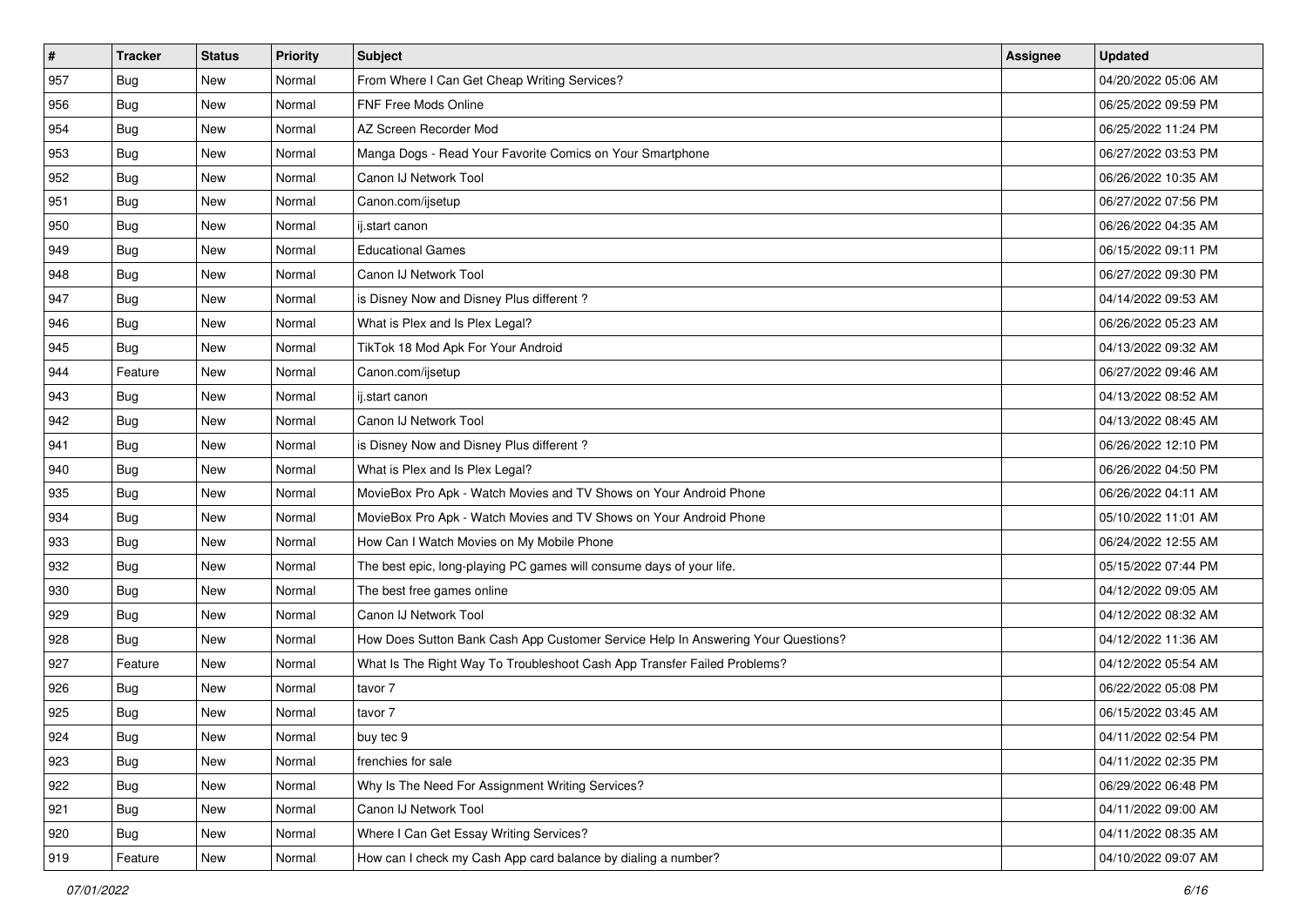| $\vert$ # | <b>Tracker</b> | <b>Status</b> | <b>Priority</b> | <b>Subject</b>                                                              | <b>Assignee</b> | <b>Updated</b>      |
|-----------|----------------|---------------|-----------------|-----------------------------------------------------------------------------|-----------------|---------------------|
| 918       | <b>Bug</b>     | New           | Normal          | Antivirus for IOS                                                           |                 | 06/16/2022 10:36 PM |
| 917       | Bug            | New           | Normal          | Random Person Sent Me Money on Cash App-find solution?                      |                 | 04/09/2022 12:32 PM |
| 916       | Bug            | New           | Normal          | How long does it take to write a book?                                      |                 | 04/07/2022 12:15 PM |
| 915       | <b>Bug</b>     | New           | Normal          | Finance dissertation writing                                                |                 | 04/07/2022 09:22 AM |
| 914       | Bug            | New           | Normal          | Wordle: how to play fashion games for free?                                 |                 | 04/07/2022 08:30 AM |
| 913       | <b>Bug</b>     | New           | Normal          | Canon IJ Network Tool                                                       |                 | 04/07/2022 06:21 AM |
| 912       | Bug            | New           | Normal          | <b>Cuphead Mobile Game Review</b>                                           |                 | 06/09/2022 10:14 AM |
| 911       | <b>Bug</b>     | New           | Normal          | Aluminum Windows & Doors                                                    |                 | 04/06/2022 08:10 PM |
| 910       | Bug            | New           | Normal          | Each content looks unisize or not formated                                  |                 | 04/06/2022 11:21 AM |
| 909       | Bug            | New           | Normal          | Toca Life World APK                                                         |                 | 04/06/2022 04:52 AM |
| 908       | <b>Bug</b>     | New           | Normal          | Toca Life World APK                                                         |                 | 04/06/2022 03:18 AM |
| 907       | <b>Bug</b>     | New           | Normal          | Canon IJ Network Tool                                                       |                 | 04/04/2022 10:43 AM |
| 906       | Bug            | New           | Normal          | How To Change Cash App From Business To Personal Account For Any Reasons?   |                 | 04/04/2022 09:57 AM |
| 905       | <b>Bug</b>     | New           | Normal          | MINI MILITIA MOD APK                                                        |                 | 05/19/2022 01:54 PM |
| 904       | Feature        | New           | Normal          | Laora seeck                                                                 |                 | 04/20/2022 11:54 AM |
| 903       | Feature        | New           | Normal          | Good game                                                                   |                 | 04/11/2022 08:39 AM |
| 902       | Feature        | New           | Normal          | salo717                                                                     |                 | 05/18/2022 10:35 AM |
| 901       | Feature        | New           | Normal          | good game ever                                                              |                 | 07/01/2022 01:23 AM |
| 900       | Feature        | New           | Normal          | good game ever                                                              |                 | 04/02/2022 11:59 AM |
| 898       | Bug            | New           | Normal          | Shadow Fight 2 Mod APK                                                      |                 | 04/02/2022 09:17 AM |
| 895       | <b>Bug</b>     | New           | Normal          | Cash App Scams                                                              |                 | 06/18/2022 02:36 PM |
| 894       | Feature        | New           | Normal          | Need phd dissertation help in UK                                            |                 | 05/30/2022 12:29 PM |
| 893       | Bug            | New           | Normal          | klingeltone                                                                 |                 | 04/13/2022 11:06 AM |
| 892       | <b>Bug</b>     | New           | Normal          | Good game                                                                   |                 | 04/01/2022 09:15 AM |
| 891       | Bug            | New           | Normal          | The most interesting game today, have you tried it?                         |                 | 04/01/2022 09:17 AM |
| 889       | Bug            | New           | Normal          | What is Plex and how it's work?                                             |                 | 04/01/2022 09:14 AM |
| 888       | <b>Bug</b>     | New           | Normal          | Is the Fox News Channel on Roku free?                                       |                 | 06/28/2022 06:58 PM |
| 887       | <b>Bug</b>     | New           | Normal          | What is Plex and how it's work?                                             |                 | 04/01/2022 09:16 AM |
| 886       | <b>Bug</b>     | New           | Normal          | Is the Fox News Channel on Roku free?                                       |                 | 06/28/2022 09:36 PM |
| 885       | <b>Bug</b>     | New           | Normal          | How to Install the Tele Latino App For Android                              |                 | 03/28/2022 04:10 AM |
| 884       | Bug            | New           | Normal          | Why do Subway Surfers popular                                               |                 | 04/01/2022 09:16 AM |
| 883       | <b>Bug</b>     | New           | Normal          | Langweilen Sie sich jemals bei der gleichen alten Schriftart auf Instagram? |                 | 04/01/2022 09:16 AM |
| 882       | <b>Bug</b>     | New           | Normal          | How to change bank account on cash app?                                     |                 | 04/01/2022 09:16 AM |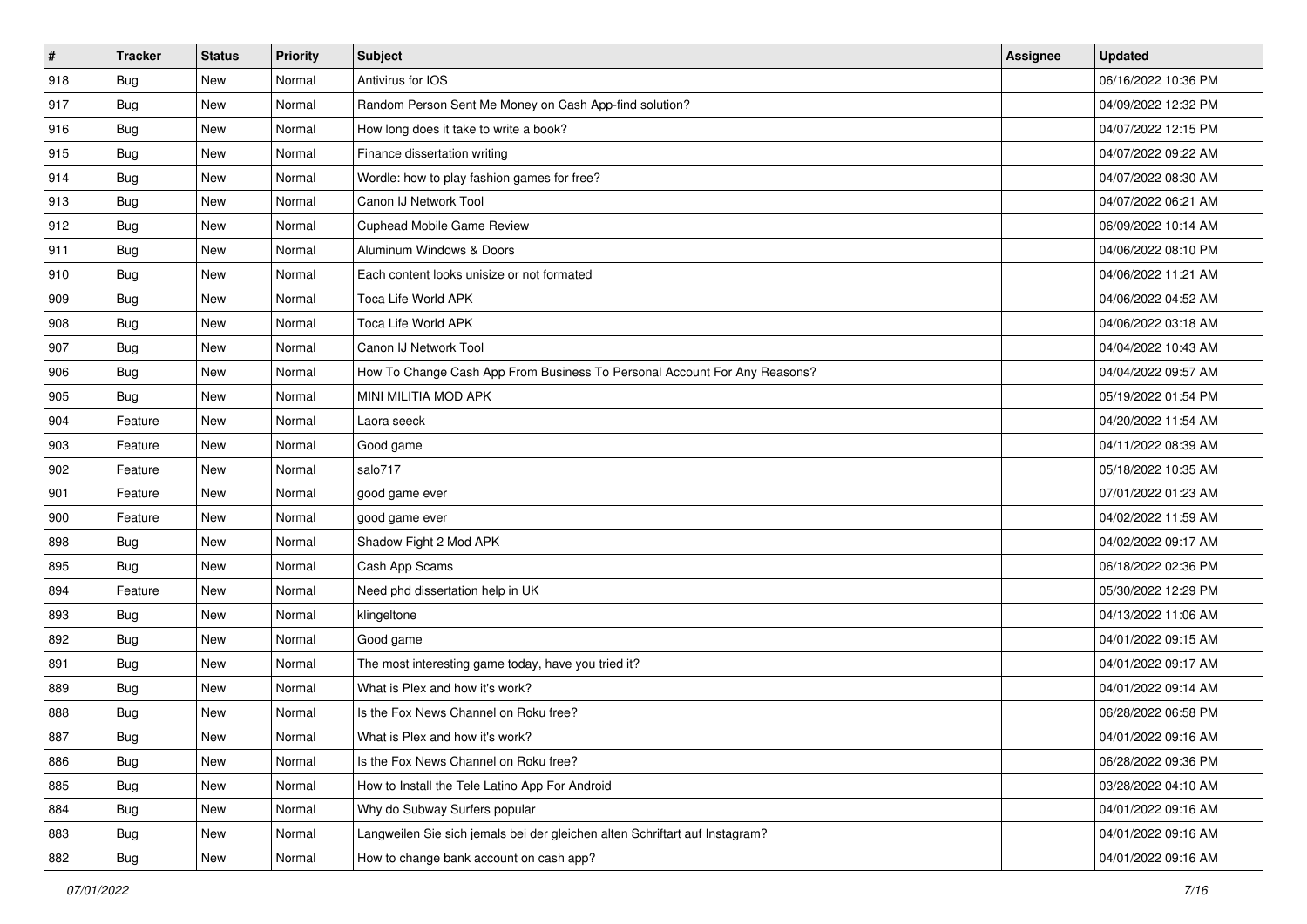| $\sharp$ | <b>Tracker</b> | <b>Status</b> | <b>Priority</b> | <b>Subject</b>                                                                   | <b>Assignee</b> | <b>Updated</b>      |
|----------|----------------|---------------|-----------------|----------------------------------------------------------------------------------|-----------------|---------------------|
| 880      | <b>Bug</b>     | New           | Normal          | Why do Subway Surfers popular                                                    |                 | 04/01/2022 09:16 AM |
| 879      | Feature        | New           | Normal          | Best Garage Door Repair in Massachusetts                                         |                 | 04/01/2022 09:16 AM |
| 878      | Bug            | New           | Normal          | Wie ist instazoom hilfreich beim Herunterladen von Instagram-Profilbildern       |                 | 04/08/2022 09:28 PM |
| 877      | Feature        | New           | Normal          | <b>Exness Broker Review</b>                                                      |                 | 04/01/2022 09:12 AM |
| 876      | Bug            | New           | Normal          | Download Full-Size Profile Pictures of Your Favorite Users With InstaDP          |                 | 04/01/2022 09:12 AM |
| 875      | Bug            | New           | Normal          | Red ball game                                                                    |                 | 04/01/2022 09:15 AM |
| 874      | Bug            | New           | Normal          | Cómo descargar Minecraft Apk                                                     |                 | 06/26/2022 08:01 AM |
| 873      | <b>Bug</b>     | New           | Normal          | Klingeltöne mp3                                                                  |                 | 04/13/2022 11:03 AM |
| 872      | Bug            | New           | Normal          | Poppy Playtime Horror Game Free                                                  |                 | 04/01/2022 09:11 AM |
| 870      | Bug            | New           | Normal          | Mahjong Solitaire                                                                |                 | 04/01/2022 09:12 AM |
| 869      | <b>Bug</b>     | New           | Normal          | Sonnerie Post Malone 2022                                                        |                 | 04/13/2022 11:05 AM |
| 865      | <b>Bug</b>     | New           | Normal          | Canon IJ Printer Utility                                                         |                 | 05/18/2022 07:24 PM |
| 864      | Bug            | New           | Normal          | Canon IJ Network Tool                                                            |                 | 04/01/2022 09:14 AM |
| 863      | Bug            | New           | Normal          | Canon IJ Network Tool                                                            |                 | 04/01/2022 09:12 AM |
| 862      | Bug            | New           | Normal          | none                                                                             |                 | 04/01/2022 09:11 AM |
| 859      | Bug            | New           | Normal          | Canon IJ Network Tool                                                            |                 | 04/01/2022 09:13 AM |
| 857      | <b>Bug</b>     | New           | Normal          | Welcome to the world of classic retro games                                      |                 | 04/01/2022 09:13 AM |
| 856      | Bug            | New           | Normal          | Online Classes Assistance Help For Student                                       |                 | 04/01/2022 09:13 AM |
| 855      | Bug            | New           | Normal          | Online Classes Assistance Help For Student                                       |                 | 04/01/2022 09:13 AM |
| 854      | Bug            | New           | Normal          | How To Resolve Password Problems Through Facebook Customer Service?              |                 | 04/09/2022 06:11 PM |
| 853      | <b>Bug</b>     | New           | Normal          | what is dr laser                                                                 |                 | 04/01/2022 09:13 AM |
| 852      | Bug            | New           | Normal          | How to cancel your French Bee flight within 24 hours?                            |                 | 04/01/2022 09:13 AM |
| 851      | Bug            | New           | Normal          | Laden Sie den kostenlosen MP3-Klingelton für Ihr Mobiltelefon herunter           |                 | 04/01/2022 09:14 AM |
| 850      | <b>Bug</b>     | New           | Normal          | Puppy Playtime APK Android                                                       |                 | 04/01/2022 09:14 AM |
| 849      | Bug            | New           | Normal          | FutEmax App Apk - Watch Soccer, Fantasy Football, And More On Your Mobile Device |                 | 04/01/2022 09:04 AM |
| 848      | Feature        | New           | Normal          | Online Classes Assistance                                                        |                 | 04/01/2022 08:57 AM |
| 847      | Feature        | New           | Normal          | Canon.com/ijsetup                                                                |                 | 04/01/2022 09:08 AM |
| 846      | Feature        | New           | Normal          | ij.start canon                                                                   |                 | 04/01/2022 08:58 AM |
| 845      | Feature        | New           | Normal          | canon.com/ijsetup                                                                |                 | 04/01/2022 08:58 AM |
| 844      | <b>Bug</b>     | New           | Normal          | To know Chime Routing Number call on the helpline number                         |                 | 04/01/2022 08:58 AM |
| 843      | Bug            | New           | Normal          | Canon IJ Network Tool                                                            |                 | 04/01/2022 08:58 AM |
| 842      | <b>Bug</b>     | New           | Normal          | Join the fun game                                                                |                 | 04/01/2022 08:58 AM |
| 841      | <b>Bug</b>     | New           | Normal          | How do I activate FOX NOW?                                                       |                 | 04/01/2022 08:58 AM |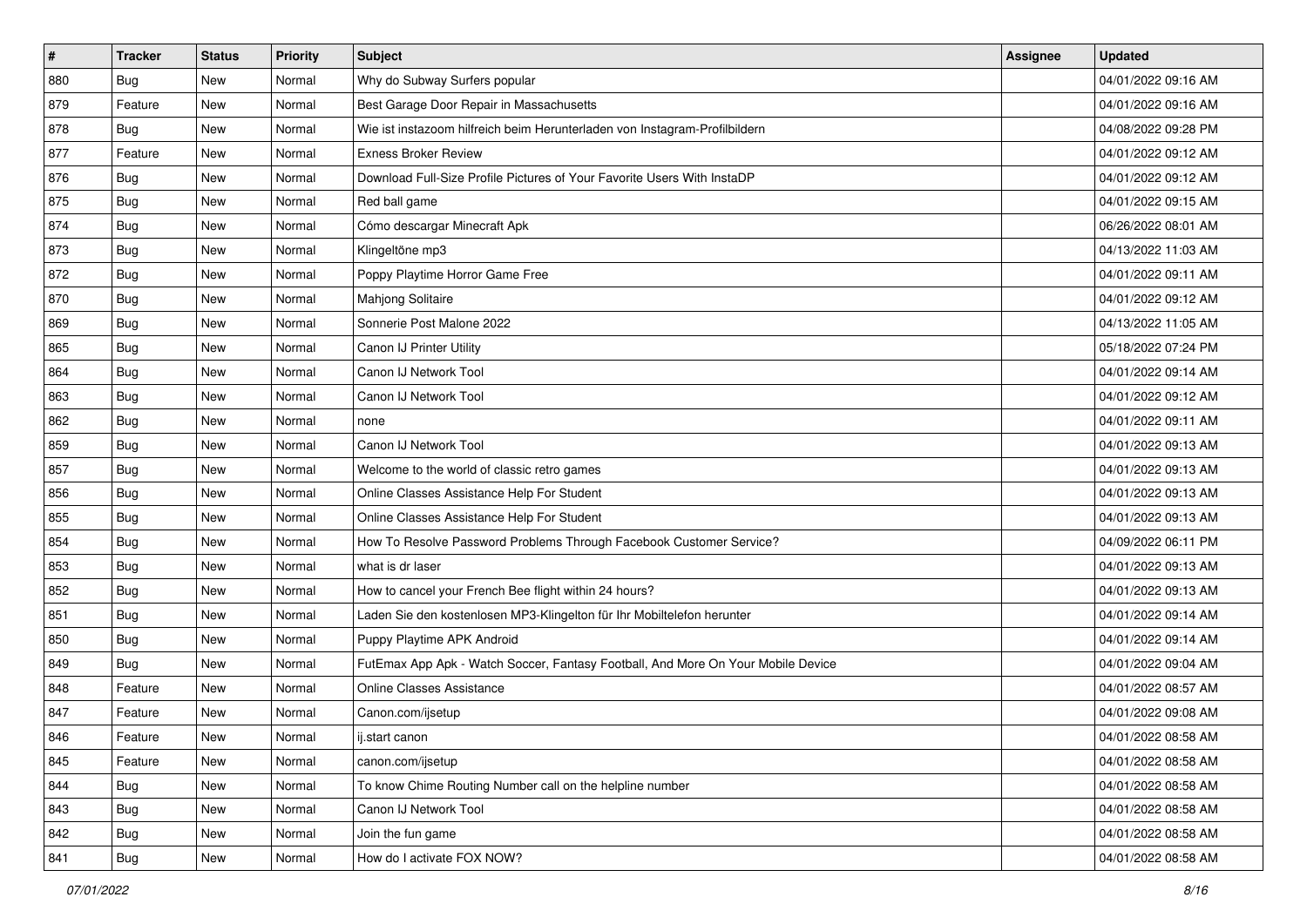| $\sharp$ | <b>Tracker</b> | <b>Status</b> | <b>Priority</b> | Subject                                                       | <b>Assignee</b> | <b>Updated</b>      |
|----------|----------------|---------------|-----------------|---------------------------------------------------------------|-----------------|---------------------|
| 840      | <b>Bug</b>     | New           | Normal          | Is Tubi really free and legal?                                |                 | 04/01/2022 08:58 AM |
| 839      | Bug            | New           | Normal          | How do I activate FOX NOW?                                    |                 | 04/01/2022 08:58 AM |
| 838      | Bug            | New           | Normal          | Celebrity Hunter Mod apk - Como instalá-lo                    |                 | 04/01/2022 08:58 AM |
| 836      | <b>Bug</b>     | New           | Normal          | What Is The Required Amount To Pay As Cash App Clearance Fee? |                 | 04/01/2022 09:00 AM |
| 835      | Bug            | New           | Normal          | Build your strong army with Taming io                         |                 | 04/01/2022 08:59 AM |
| 834      | <b>Bug</b>     | New           | Normal          | Grasp the secret to relieve stress and fatigue                |                 | 04/01/2022 08:57 AM |
| 833      | Bug            | New           | Normal          | Does Direct Deposit Hit Chime- seek Chime Customer Service    |                 | 04/01/2022 08:59 AM |
| 832      | <b>Bug</b>     | New           | Normal          | Choque Royale Mod Apk                                         |                 | 04/01/2022 08:59 AM |
| 831      | Bug            | New           | Normal          | Build and shoot                                               |                 | 05/29/2022 04:47 PM |
| 830      | <b>Bug</b>     | New           | Normal          | Poppy Playtime APK                                            |                 | 06/27/2022 10:31 PM |
| 828      | <b>Bug</b>     | New           | Normal          | Nursery management                                            |                 | 06/28/2022 12:10 PM |
| 827      | <b>Bug</b>     | New           | Normal          | Come To Know The Required Steps To Unlock Cash App Account    |                 | 04/01/2022 08:59 AM |
| 826      | Bug            | New           | Normal          | How to Dowload MXL TV Premium                                 |                 | 05/26/2022 03:34 PM |
| 825      | <b>Bug</b>     | New           | Normal          | Lucky Patcher Download                                        |                 | 06/26/2022 06:09 PM |
| 822      | <b>Bug</b>     | New           | Normal          | Dowload Your Boyfriend Game                                   |                 | 06/28/2022 04:56 AM |
| 821      | Bug            | New           | Normal          | Nicoo - A Review of the Popular Battle Royale Game            |                 | 06/28/2022 08:30 AM |
| 820      | <b>Bug</b>     | New           | Normal          | Metal Slug Apk para Android                                   |                 | 06/30/2022 07:20 AM |
| 819      | Bug            | New           | Normal          | Metal Slug Apk para Android                                   |                 | 06/27/2022 09:35 AM |
| 817      | <b>Bug</b>     | New           | Normal          | Pacman 30th Anniversary                                       |                 | 06/30/2022 02:02 PM |
| 816      | Bug            | New           | Normal          | Play Scribble io fun with everyone                            |                 | 06/30/2022 07:38 PM |
| 813      | Feature        | New           | Normal          | Canon.com/ijsetup                                             |                 | 06/28/2022 05:15 PM |
| 812      | Feature        | New           | Normal          | canon.com/ijsetup                                             |                 | 06/29/2022 06:04 AM |
| 811      | Bug            | New           | Normal          | Canon IJ Network Tool                                         |                 | 06/29/2022 10:59 PM |
| 810      | Feature        | New           | Normal          | how to remove viruses from a phone                            |                 | 06/30/2022 03:49 PM |
| 809      | Bug            | New           | Normal          | Smash Karts - immerse yourself in the exciting race           |                 | 06/30/2022 02:36 PM |
| 808      | Bug            | New           | Normal          | Sinnvolle Guten-Morgen-Grüße                                  |                 | 07/01/2022 03:27 AM |
| 807      | <b>Bug</b>     | New           | Normal          | 1v1Battle is a strategic action 'Build and shoot' game        |                 | 06/27/2022 06:52 AM |
| 806      | Feature        | New           | Normal          | Go everywhere thanks to mapquest driving directions           |                 | 06/29/2022 07:38 AM |
| 804      | Bug            | New           | Normal          | Review                                                        |                 | 06/29/2022 03:32 AM |
| 802      | <b>Bug</b>     | New           | Normal          | Who Is an ETL Engineer                                        |                 | 06/30/2022 03:33 PM |
| 801      | Bug            | New           | Normal          | Who Is an ETL Engineer                                        |                 | 06/30/2022 02:17 PM |
| 800      | <b>Bug</b>     | New           | Normal          | Who Is an ETL Engineer                                        |                 | 06/29/2022 08:54 AM |
| 799      | <b>Bug</b>     | New           | Normal          | Who Is an ETL Engineer                                        |                 | 06/29/2022 07:36 PM |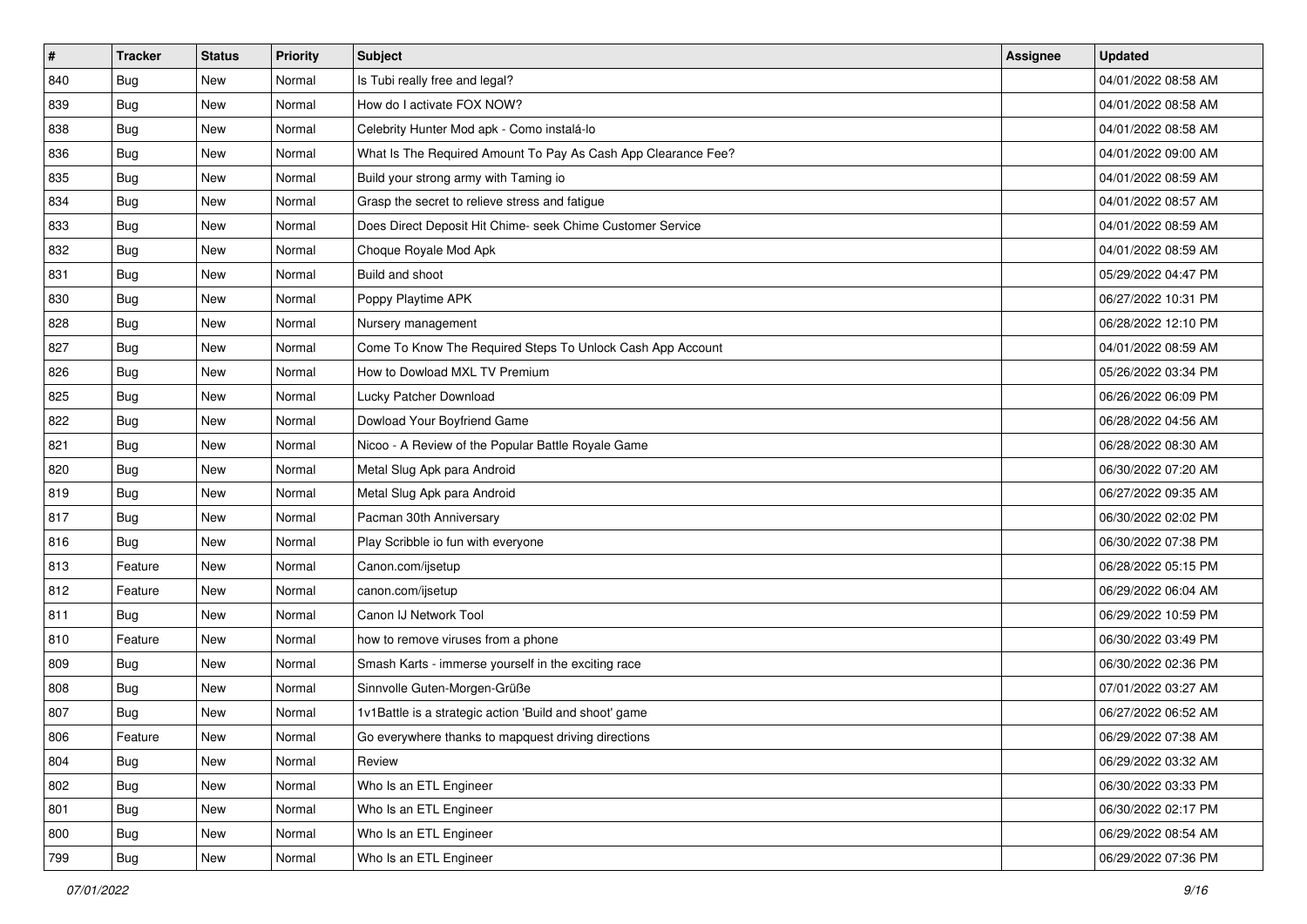| #   | <b>Tracker</b> | <b>Status</b> | <b>Priority</b> | <b>Subject</b>                                                                | Assignee | <b>Updated</b>      |
|-----|----------------|---------------|-----------------|-------------------------------------------------------------------------------|----------|---------------------|
| 798 | <b>Bug</b>     | New           | Normal          | Who Is an ETL Engineer                                                        |          | 06/29/2022 02:44 AM |
| 796 | Bug            | New           | Normal          | How Does Cash App ++ actually work and What is the process of it              |          | 06/29/2022 05:10 AM |
| 795 | <b>Bug</b>     | New           | Normal          | Drift Boss - Exciting Race                                                    |          | 06/26/2022 06:32 PM |
| 794 | Feature        | New           | Normal          | Safe place to buy fifa coins                                                  |          | 06/30/2022 03:51 PM |
| 792 | Bug            | New           | Normal          | What is Google Camera Mod?                                                    |          | 06/27/2022 10:20 AM |
| 791 | <b>Bug</b>     | New           | Normal          | Samsnung TV Plus is not working                                               |          | 04/01/2022 09:03 AM |
| 790 | <b>Bug</b>     | New           | Normal          | My app                                                                        |          | 04/01/2022 09:03 AM |
| 789 | Bug            | New           | Normal          | Full version                                                                  |          | 06/30/2022 06:23 PM |
| 788 | <b>Bug</b>     | New           | Normal          | Intro Maker Mod APK                                                           |          | 06/29/2022 09:13 PM |
| 787 | Bug            | New           | Normal          | Assured Assignment Help                                                       |          | 06/29/2022 09:56 AM |
| 786 | <b>Bug</b>     | New           | Normal          | Best Assignment Help in Australia & UK                                        |          | 06/30/2022 09:58 PM |
| 785 | <b>Bug</b>     | New           | Normal          | How To Get Money Off Cash App Without Card Or With A Card?                    |          | 06/28/2022 11:35 AM |
| 784 | Bug            | New           | Normal          | How To Add Money On Cash App Card And Check The Funds?                        |          | 06/30/2022 05:09 PM |
| 783 | <b>Bug</b>     | New           | Normal          | How Do I Determine The Reasons And Solutions To Fix Cash App Transfer Failed? |          | 06/29/2022 01:42 PM |
| 782 | <b>Bug</b>     | New           | Normal          | Comment faire une sonnerie téléphonique                                       |          | 06/29/2022 04:47 PM |
| 781 | <b>Bug</b>     | New           | Normal          | Free Whatsapp Group to Join                                                   |          | 06/30/2022 04:23 PM |
| 777 | <b>Bug</b>     | New           | Normal          | Obtain driving instructions using Google Maps.                                |          | 06/30/2022 10:40 AM |
| 776 | <b>Bug</b>     | New           | Normal          | Wibargain                                                                     |          | 06/30/2022 06:22 PM |
| 775 | <b>Bug</b>     | New           | Normal          | cash app                                                                      |          | 02/14/2022 08:20 AM |
| 774 | Bug            | New           | Normal          | Follow proper initiatives                                                     |          | 06/29/2022 12:34 PM |
| 773 | <b>Bug</b>     | New           | Normal          | Spades - Play online free                                                     |          | 06/30/2022 04:59 PM |
| 772 | <b>Bug</b>     | New           | Normal          | united airlines baggage policy                                                |          | 06/29/2022 03:40 PM |
| 771 | <b>Bug</b>     | New           | Normal          | united airlines baggage policy                                                |          | 06/29/2022 05:39 PM |
| 770 | <b>Bug</b>     | New           | Normal          | Canon IJ Network Tool                                                         |          | 06/29/2022 04:48 AM |
| 769 | <b>Bug</b>     | New           | Normal          | check my cash app                                                             |          | 06/30/2022 07:46 PM |
| 768 | Bug            | New           | Normal          | Where can you buy best jackets online?                                        |          | 06/26/2022 01:50 PM |
| 767 | <b>Bug</b>     | New           | Normal          | apkmod                                                                        |          | 06/29/2022 06:15 PM |
| 766 | Bug            | New           | Normal          | Pobreflix Mod APK Review                                                      |          | 06/29/2022 10:55 PM |
| 765 | Bug            | New           | Normal          | Follow proper initiatives to check my cash app                                |          | 07/01/2022 01:38 AM |
| 764 | <b>Bug</b>     | New           | Normal          | What is available to see what I can watch HBO Max?                            |          | 06/29/2022 08:50 PM |
| 762 | Bug            | New           | Normal          | How To Add Money To A Cash App Card If Struggling With Low Amount?            |          | 06/29/2022 10:53 AM |
| 760 | Bug            | New           | Normal          | apkmod                                                                        |          | 06/27/2022 04:13 PM |
| 758 | <b>Bug</b>     | New           | Normal          | How Do I Study Consistently For Hours?                                        |          | 06/27/2022 12:49 AM |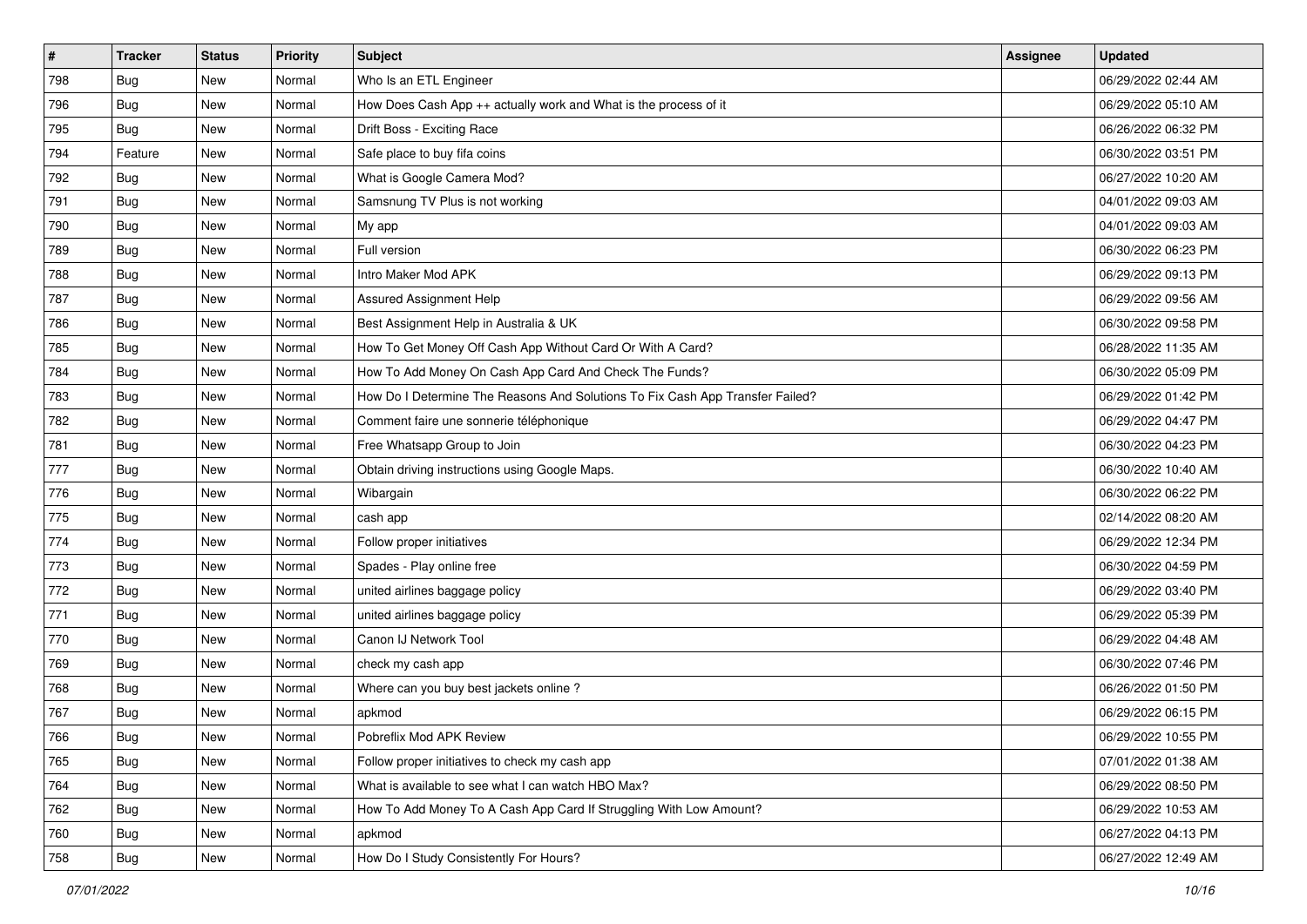| $\vert$ # | <b>Tracker</b> | <b>Status</b> | <b>Priority</b> | <b>Subject</b>                                                                                      | Assignee | <b>Updated</b>      |
|-----------|----------------|---------------|-----------------|-----------------------------------------------------------------------------------------------------|----------|---------------------|
| 757       | <b>Bug</b>     | New           | Normal          | Why Is Issue of Car Maintenance so Famous for the Consumers?                                        |          | 04/01/2022 09:01 AM |
| 756       | Feature        | New           | Normal          | Your one-stop destination for the thesis writing service                                            |          | 06/27/2022 05:46 PM |
| 754       | <b>Bug</b>     | New           | Normal          | Cómo descargar tonos gratis de teléfono celular                                                     |          | 06/26/2022 01:56 PM |
| 753       | <b>Bug</b>     | New           | Normal          | onlineessaygrader                                                                                   |          | 06/28/2022 05:55 AM |
| 752       | Bug            | New           | Normal          | Plagerism checker                                                                                   |          | 06/26/2022 06:33 PM |
| 750       | <b>Bug</b>     | New           | Normal          | Create a Report Template                                                                            |          | 06/26/2022 04:27 PM |
| 749       | <b>Bug</b>     | New           | Normal          | The Best Bubble Shooter Game for Android                                                            |          | 06/26/2022 12:12 PM |
| 748       | <b>Bug</b>     | New           | Normal          | Il y a quelques façons d'obtenir des sonneries gratuites pour votre iPhone                          |          | 06/26/2022 11:24 PM |
| 747       | Bug            | New           | Normal          | How to Install Tyflex Plus on Your Android Device                                                   |          | 06/26/2022 08:16 AM |
| 744       | Bug            | New           | Normal          | <b>Pixel Survive</b>                                                                                |          | 06/28/2022 05:13 AM |
| 743       | <b>Bug</b>     | New           | Normal          | They promote 'pixel art' contests and a 'game jam' related to the work and figure of Carlos Casares |          | 06/28/2022 12:04 PM |
| 742       | Bug            | New           | Normal          | How Long Does Cash App Support Take To Respond For A Better Support?                                |          | 06/25/2022 11:00 PM |
| 741       | Bug            | New           | Normal          | <b>Blockchain Technology Solutions</b>                                                              |          | 06/26/2022 02:19 AM |
| 740       | Feature        | New           | Normal          | Online Thesis Help USA                                                                              |          | 07/01/2022 01:11 AM |
| 739       | <b>Bug</b>     | New           | Normal          | law dissertation help                                                                               |          | 06/27/2022 06:12 PM |
| 738       | <b>Bug</b>     | New           | Normal          | How Much Amount Do I Get Using The Referral Code For Cash App?                                      |          | 06/27/2022 03:58 PM |
| 737       | <b>Bug</b>     | New           | Normal          | How Do I Talk To A Live Person At Facebook If Anything Is Doubtful?                                 |          | 06/27/2022 09:59 PM |
| 736       | Bug            | New           | Normal          | I Want to Edit in My Website (transfer-factor.net) Unfortunately, Unable to Edit It                 |          | 06/24/2022 07:32 AM |
| 735       | Bug            | New           | Normal          | A quick fix of how to get money back from cash app stocks                                           |          | 07/01/2022 03:47 AM |
| 734       | <b>Bug</b>     | New           | Normal          | DR. STRANGE: Multiverse of Scheduling Madness!                                                      |          | 06/28/2022 07:07 AM |
| 733       | Bug            | New           | Normal          | How does one go about getting a book deal?                                                          |          | 06/28/2022 06:35 PM |
| 732       | Bug            | New           | Normal          | Get rectifications steps about why cash app transfer failed                                         |          | 06/26/2022 03:28 PM |
| 731       | <b>Bug</b>     | New           | Normal          | Avail Of Cash App Customer Service If Unable To Down Cash App Mobile App?                           |          | 06/25/2022 08:36 PM |
| 730       | <b>Bug</b>     | New           | Normal          | Canon IJ Network Tool                                                                               |          | 06/26/2022 05:51 PM |
| 729       | Bug            | New           | Normal          | Canon IJ Network Tool                                                                               |          | 06/28/2022 01:10 PM |
| 728       | Bug            | New           | Normal          | Will Cash App refund money if scammed? Hitches With Optimum Ease                                    |          | 06/26/2022 06:15 AM |
| 726       | <b>Bug</b>     | New           | Normal          | Mobile Application Development Services                                                             |          | 06/30/2022 08:49 PM |
| 725       | Feature        | New           | Normal          | What are memo writing services design                                                               |          | 06/24/2022 06:24 AM |
| 724       | Bug            | New           | Normal          | Dial Chime Customer support number for a quick response                                             |          | 07/01/2022 01:19 AM |
| 721       | <b>Bug</b>     | New           | Normal          | Cómo instalar un Mod Apk                                                                            |          | 06/30/2022 02:08 AM |
| 720       | <b>Bug</b>     | New           | Normal          | How does Cash App Phone Number provide a quick treatment?                                           |          | 07/01/2022 05:38 AM |
| 719       | <b>Bug</b>     | New           | Normal          | How Do I Send \$5000 Through Cash App Account With Ease?                                            |          | 06/29/2022 10:15 PM |
| 717       | <b>Bug</b>     | New           | Normal          | Disney Plus Apk - Watch Movies and TV Shows on Your Device                                          |          | 06/29/2022 03:10 PM |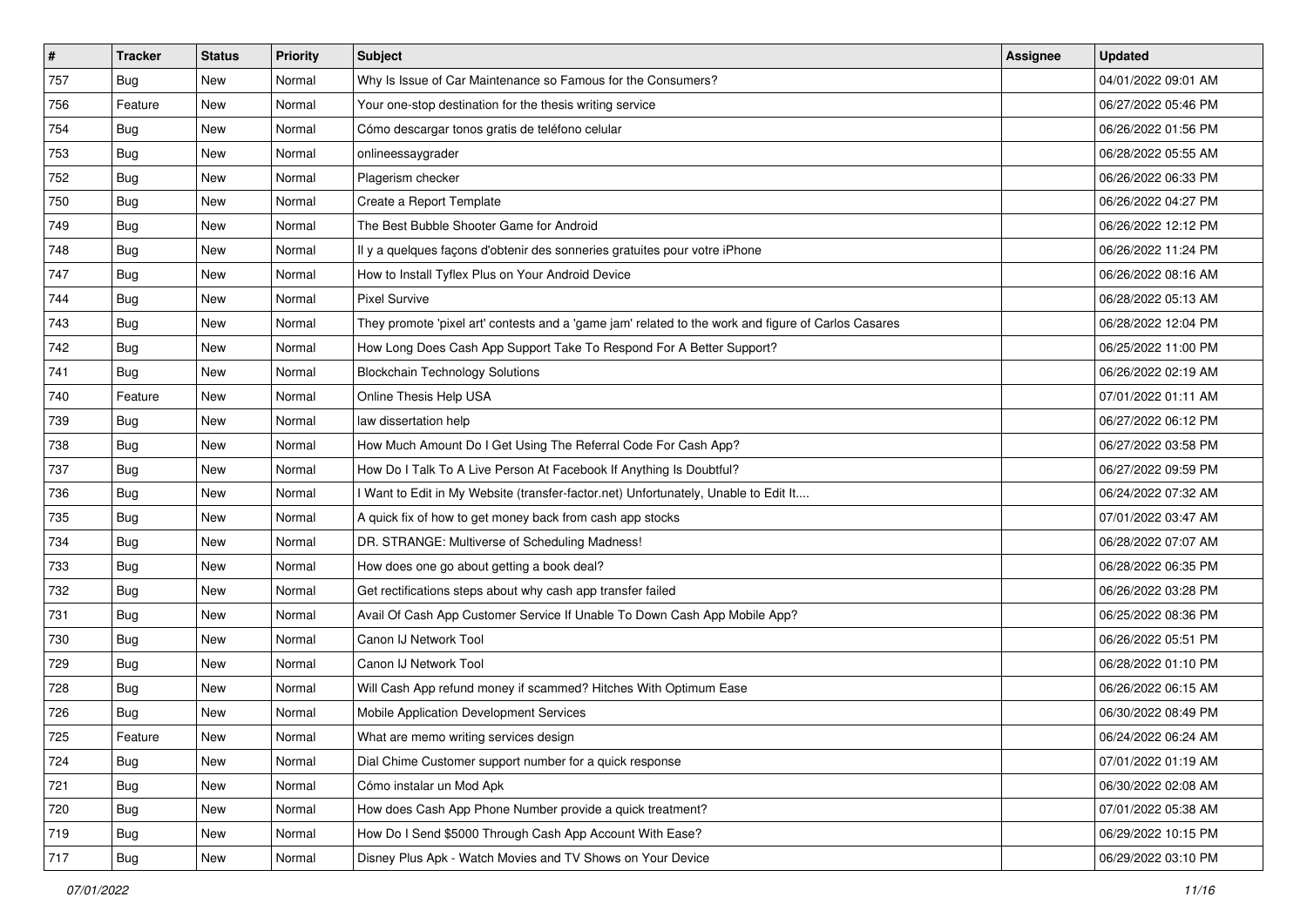| $\vert$ # | <b>Tracker</b> | <b>Status</b> | <b>Priority</b> | Subject                                                                      | Assignee | <b>Updated</b>      |
|-----------|----------------|---------------|-----------------|------------------------------------------------------------------------------|----------|---------------------|
| 716       | <b>Bug</b>     | New           | Normal          | La celebración de un BabyShower.                                             |          | 06/27/2022 12:29 PM |
| 715       | Bug            | New           | Normal          | Puppy Playtime Descargar gratis                                              |          | 07/01/2022 03:28 AM |
| 714       | Bug            | New           | Normal          | Cuevana 3 Premium - Enjoy Your Favorite Movies and TV Shows on Your Smart TV |          | 06/27/2022 11:43 PM |
| 712       | Bug            | New           | Normal          | <b>Tips and Tricks</b>                                                       |          | 06/29/2022 07:26 PM |
| 711       | Bug            | <b>New</b>    | Normal          | Human Fall Flat Apk Download                                                 |          | 07/01/2022 01:14 AM |
| 710       | <b>Bug</b>     | New           | Normal          | Take Necessary Assistance If You Are Unable Activate Cash App Card           |          | 06/25/2022 09:26 PM |
| 709       | Bug            | New           | Normal          | How To Load Cash App Card At Walmart Without Having To Face Any Hassle?      |          | 06/29/2022 03:26 AM |
| 708       | <b>Bug</b>     | New           | Normal          | Efficient ways to proceed with the cash app dispute process?                 |          | 06/29/2022 10:24 AM |
| 706       | <b>Bug</b>     | New           | Normal          | How Can You Cancel A Cash App Payment Without Any Prior Information?         |          | 06/26/2022 09:13 AM |
| 705       | Bug            | New           | Normal          | wuxiaworld                                                                   |          | 06/29/2022 11:42 PM |
| 704       | <b>Bug</b>     | New           | Normal          | Reach support team of Chime Customer Service for instant help                |          | 06/29/2022 05:49 AM |
| 703       | <b>Bug</b>     | New           | Normal          | For real-time help, dial Facebook customer service number                    |          | 07/01/2022 05:09 AM |
| 702       | Bug            | New           | Normal          | Avail Chime Customer Service to know How To Get Chime Bank Statement         |          | 06/28/2022 04:58 AM |
| 701       | <b>Bug</b>     | New           | Normal          | Why Law Essay Helper UK is Necessary?                                        |          | 06/29/2022 06:29 PM |
| 700       | <b>Bug</b>     | New           | Normal          | Cómo descargar Poppy Playtime                                                |          | 04/01/2022 09:30 AM |
| 699       | <b>Bug</b>     | New           | Normal          | Would you be able to utilize Cash App Twitch?                                |          | 07/01/2022 03:47 AM |
| 698       | Feature        | New           | Normal          | Connect with cash app representative to ask about cash app flip scam         |          | 06/26/2022 11:24 AM |
| 697       | Bug            | New           | Normal          | How to Descargar Pura TV For Android                                         |          | 06/30/2022 08:48 PM |
| 696       | Bug            | New           | Normal          | How to Install the TuMangaOnline App                                         |          | 07/01/2022 03:37 AM |
| 695       | Bug            | New           | Normal          | Refer Listas IPTV Apk                                                        |          | 06/29/2022 06:50 AM |
| 693       | Feature        | New           | Normal          | How To Get My Money Back From The Cash App To Your Wallet?                   |          | 06/30/2022 10:37 PM |
| 692       | Bug            | New           | Normal          | Esports 888b                                                                 |          | 06/12/2022 10:04 AM |
| 691       | Bug            | <b>New</b>    | Normal          | tea garden dublin                                                            |          | 04/01/2022 09:31 AM |
| 690       | <b>Bug</b>     | New           | Normal          | campervan hire                                                               |          | 06/28/2022 11:55 AM |
| 689       | Bug            | New           | Normal          | How to use twitch.tv/activate?                                               |          | 07/01/2022 03:30 AM |
| 688       | <b>Bug</b>     | New           | Normal          | How to use twitch.tv/activate?                                               |          | 06/24/2022 04:16 AM |
| 687       | <b>Bug</b>     | New           | Normal          | How to use twitch.tv/activate?                                               |          | 06/30/2022 09:20 AM |
| 686       | I Bug          | New           | Normal          | Welcome To The Most Demandable Mahipalpur Escorts Agency                     |          | 06/27/2022 03:45 PM |
| 684       | <b>Bug</b>     | New           | Normal          | Difference between paper map and online map                                  |          | 06/30/2022 09:41 PM |
| 683       | Feature        | New           | Normal          | Game creation                                                                |          | 07/01/2022 02:36 AM |
| 682       | <b>Bug</b>     | New           | Normal          | Does Facebook customer service live chat allow to speak with someone?        |          | 06/29/2022 09:56 AM |
| 680       | Feature        | New           | Normal          | Word Jewels 2                                                                |          | 06/30/2022 02:32 PM |
| 679       | <b>Bug</b>     | New           | Normal          | Word Finder helps you to play word games better                              |          | 04/01/2022 09:34 AM |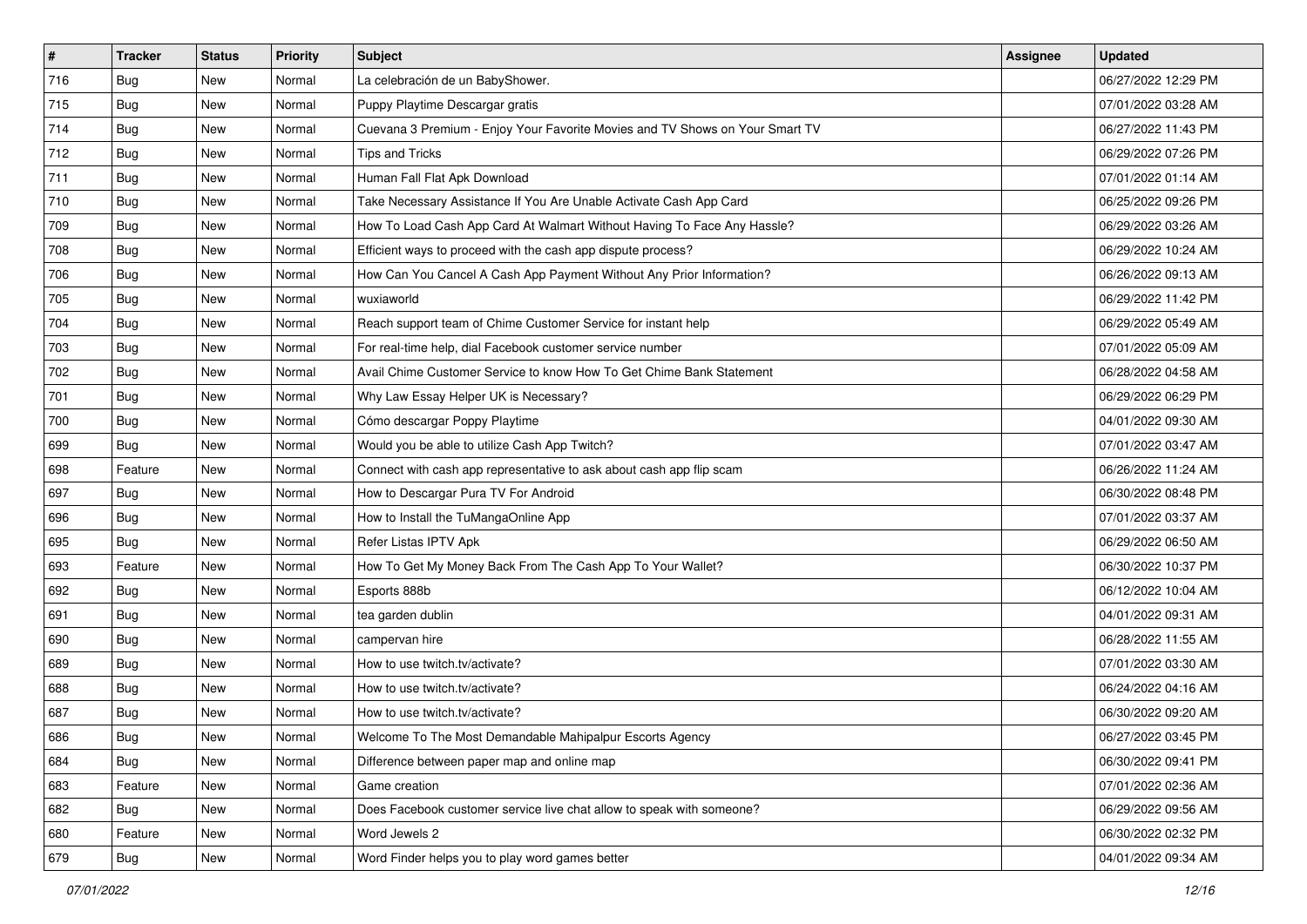| $\vert$ # | <b>Tracker</b> | <b>Status</b> | <b>Priority</b> | <b>Subject</b>                                                        | <b>Assignee</b> | <b>Updated</b>      |
|-----------|----------------|---------------|-----------------|-----------------------------------------------------------------------|-----------------|---------------------|
| 678       | <b>Bug</b>     | New           | Normal          | How to be a winner in buidnow gg                                      |                 | 06/29/2022 06:31 PM |
| 677       | <b>Bug</b>     | New           | Normal          | Logo Design Services Near Me                                          |                 | 06/29/2022 11:58 AM |
| 676       | Bug            | New           | Normal          | Does Facebook customer service live chat allow to speak with someone? |                 | 04/01/2022 09:39 AM |
| 675       | <b>Bug</b>     | New           | Normal          | What Are Smart Tactics To Fix Cash App Transfer Failed Hurdles?       |                 | 06/27/2022 09:51 AM |
| 673       | <b>Bug</b>     | New           | Normal          | Learn the basics of pixel art - Clear grid                            |                 | 06/29/2022 09:44 AM |
| 672       | <b>Bug</b>     | New           | Normal          | The easiest way to delete ringtones on iPhone                         |                 | 07/01/2022 01:31 AM |
| 670       | Bug            | New           | Normal          | JTWhatsApp Apk - The New and Improved WhatsApp                        |                 | 06/28/2022 12:32 PM |
| 669       | Feature        | New           | Normal          | Nursing Assignment Help                                               |                 | 07/01/2022 03:56 AM |
| 668       | <b>Bug</b>     | New           | Normal          | Get to know Cash App Refund Process here                              |                 | 06/29/2022 07:21 AM |
| 667       | Bug            | New           | Normal          | What Is a Ringtone?                                                   |                 | 07/01/2022 05:13 AM |
| 666       | Bug            | New           | Normal          | 470+ pages à colorier de Noël                                         |                 | 06/30/2022 02:42 PM |
| 665       | Feature        | New           | Normal          | Look for a dedicated help with finance assignment                     |                 | 06/27/2022 11:10 PM |
| 664       | Bug            | New           | Normal          | Tea TV Apk Download - The Best Way to Watch Movies Offline            |                 | 06/29/2022 11:00 PM |
| 662       | <b>Bug</b>     | New           | Normal          | Oreo TV Download - The Easiest Way to Watch Live TV                   |                 | 06/29/2022 08:19 PM |
| 661       | <b>Bug</b>     | <b>New</b>    | Normal          | Turbo VPN MOD APK Download                                            |                 | 06/29/2022 11:57 AM |
| 660       | <b>Bug</b>     | New           | Normal          | Anchovies Nutrition Facts And Health Benefits                         |                 | 04/01/2022 09:40 AM |
| 659       | <b>Bug</b>     | New           | Normal          | Olive Oil Properties And Health Benefits                              |                 | 06/29/2022 11:15 AM |
| 658       | Bug            | New           | Normal          | Watermelon Nutrition Facts And Health Benefits                        |                 | 06/29/2022 06:46 PM |
| 657       | Bug            | New           | Normal          | Coconut Nutrition Facts And Health Benefits                           |                 | 06/29/2022 05:05 PM |
| 656       | <b>Bug</b>     | New           | Normal          | Kiwi Nutrition Facts And Health Benefits                              |                 | 07/01/2022 01:41 AM |
| 655       | Bug            | New           | Normal          | <b>Eggplant Health Benefits</b>                                       |                 | 06/29/2022 08:18 AM |
| 654       | Feature        | New           | Normal          | Peach Health Benefits                                                 |                 | 06/30/2022 02:43 PM |
| 653       | Bug            | New           | Normal          | Jujube (Jinjoles): Properties And Health Benefits                     |                 | 06/27/2022 08:47 AM |
| 652       | Bug            | New           | Normal          | Sesame Health Benefits                                                |                 | 06/29/2022 07:46 PM |
| 651       | <b>Bug</b>     | New           | Normal          | Salmon Health Benefits                                                |                 | 06/30/2022 09:49 PM |
| 650       | <b>Bug</b>     | New           | Normal          | <b>Cherries Health Benefits</b>                                       |                 | 06/29/2022 11:13 AM |
| 649       | Feature        | New           | Normal          | Pear Health Benefits                                                  |                 | 06/28/2022 08:04 AM |
| 648       | Feature        | New           | Normal          | Plum Health Benefits                                                  |                 | 06/28/2022 06:02 PM |
| 647       | Feature        | New           | Normal          | <b>Cranberry Health Benefits</b>                                      |                 | 06/30/2022 07:08 PM |
| 646       | Feature        | New           | Normal          | Collaborative Research Group                                          |                 | 06/29/2022 09:46 AM |
| 645       | <b>Bug</b>     | New           | Normal          | thong tin chinh xac nhat hom nay                                      |                 | 06/30/2022 07:09 PM |
| 644       | <b>Bug</b>     | New           | Normal          | <b>TeaTV App Review</b>                                               |                 | 06/27/2022 11:47 AM |
| 643       | <b>Bug</b>     | New           | Normal          | Oreo TV Apk Download                                                  |                 | 06/30/2022 09:00 PM |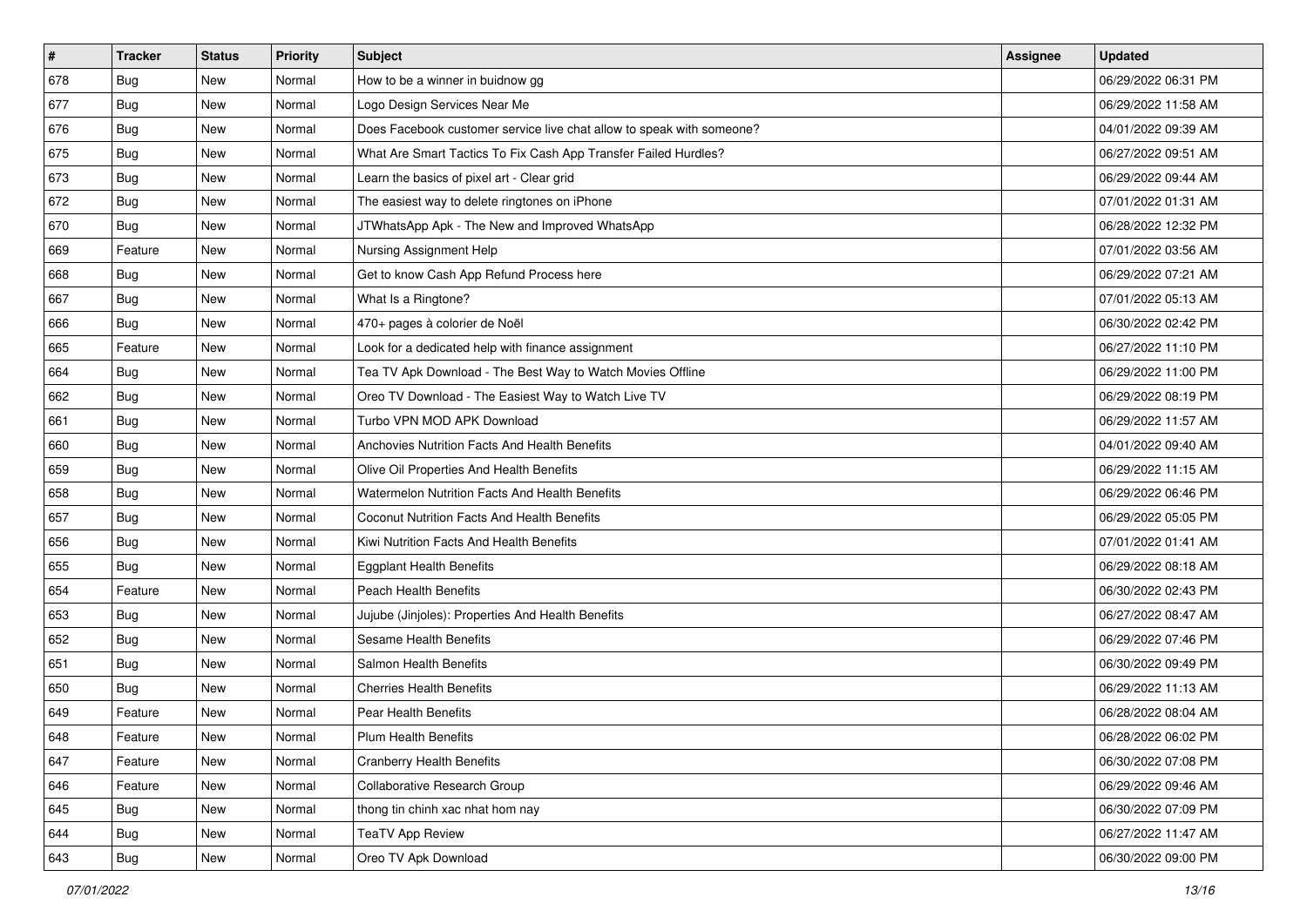| $\sharp$ | <b>Tracker</b> | <b>Status</b> | <b>Priority</b> | Subject                                                                          | <b>Assignee</b> | <b>Updated</b>      |
|----------|----------------|---------------|-----------------|----------------------------------------------------------------------------------|-----------------|---------------------|
| 642      | Bug            | New           | Normal          | thong tin thoi tiet ngay hom nay                                                 |                 | 06/29/2022 07:52 PM |
| 641      | Bug            | New           | Normal          | Get Best Economics Dissertation Writing Service                                  |                 | 06/25/2022 10:04 AM |
| 640      | Bug            | New           | Normal          | play game with me                                                                |                 | 06/28/2022 06:33 AM |
| 639      | <b>Bug</b>     | New           | Normal          | thong tin chinh xac                                                              |                 | 06/29/2022 02:44 AM |
| 638      | Bug            | New           | Normal          | Run 3 game                                                                       |                 | 07/01/2022 04:02 AM |
| 637      | Feature        | New           | Normal          | Why do the Outlook rules not work in my account?                                 |                 | 06/30/2022 03:48 PM |
| 636      | Bug            | New           | Normal          | What is the most popular furniture color?                                        |                 | 06/25/2022 04:57 PM |
| 635      | <b>Bug</b>     | New           | Normal          | Buy Steroids Online with OurMedicnes.com   Best Quality Steroids                 |                 | 07/01/2022 04:55 AM |
| 634      | Bug            | New           | Normal          | Buy Vidalista Tablets (Tadalafil) at [\$25 OFF + Free Shipping] Vidalistatablets |                 | 06/29/2022 02:25 AM |
| 633      | Bug            | New           | Normal          | How i can i solve my issue                                                       |                 | 04/01/2022 09:38 AM |
| 632      | <b>Bug</b>     | New           | Normal          | CheapestMedsShop   100% Safe Medicines Online in UK & AUS.                       |                 | 06/28/2022 09:52 AM |
| 631      | <b>Bug</b>     | New           | Normal          | How Can I Load Cash App Card at Walmart straight away?                           |                 | 06/26/2022 04:07 PM |
| 630      | Bug            | New           | Normal          | How Can I Load Cash App Card at Walmart straight away?                           |                 | 06/26/2022 12:04 AM |
| 629      | Bug            | New           | Normal          | How Can I Load Cash App Card at Walmart straight away?                           |                 | 06/28/2022 06:07 AM |
| 628      | Bug            | New           | Normal          | CV reviewing services!                                                           |                 | 06/29/2022 05:09 PM |
| 627      | Bug            | New           | Normal          | HELO                                                                             |                 | 06/30/2022 04:03 PM |
| 625      | Bug            | New           | Normal          | The best free online driving directions tool                                     |                 | 04/01/2022 09:28 AM |
| 624      | Bug            | New           | Normal          | Use go with the Driving Directions for your go                                   |                 | 06/29/2022 05:22 PM |
| 623      | Bug            | New           | Normal          | Listen to online radio stations for mobile phones                                |                 | 06/29/2022 11:19 PM |
| 622      | Bug            | New           | Normal          | CheapestMedsShop   100% Safe Medicines Online in UK & AUS.                       |                 | 06/29/2022 10:10 PM |
| 621      | Bug            | New           | Normal          | Buy All Modafinil & Armodafinil Tablets @Buy Modafinil US                        |                 | 06/28/2022 06:49 AM |
| 620      | Bug            | New           | Normal          | Viagra Meds: Fastest & Quick Delivery On Your Doorstep - USA                     |                 | 06/28/2022 04:33 AM |
| 619      | Bug            | New           | Normal          | Online Trusted Medicine Store in US for Health - Genericmedsupply                |                 | 07/01/2022 05:04 AM |
| 618      | <b>Bug</b>     | New           | Normal          | Buy Steroids Online with OurMedicnes.com   Best Quality Steroids                 |                 | 06/29/2022 10:57 AM |
| 617      | Bug            | New           | Normal          | Buy Vidalista Tablets (Tadalafil) at [\$25 OFF + Free Shipping] Vidalistatablets |                 | 06/28/2022 03:33 AM |
| 616      | Bug            | New           | Normal          | Buy Anavar Tablets   Anavar For Sale in USA, UK & Australia                      |                 | 06/29/2022 07:00 PM |
| 615      | <b>Bug</b>     | New           | Normal          | CheapestMedsShop   100% Safe Medicines Online in USA UK & AUS.                   |                 | 06/29/2022 07:03 AM |
| 614      | Bug            | New           | Normal          | Como baixar o MOD APK no celular                                                 |                 | 06/29/2022 02:22 AM |
| 613      | <b>Bug</b>     | New           | Normal          | Buy Aspadol 100mg Tab Online in US, UK, AU   Erospharmacy                        |                 | 06/29/2022 07:00 AM |
| 612      | Bug            | New           | Normal          | Luxury Slingshot Rental                                                          |                 | 06/29/2022 12:15 PM |
| 611      | Feature        | New           | Normal          | Buy All Modafinil & Armodafinil Tablets @Buy Modafinil US                        |                 | 06/30/2022 03:30 PM |
| 610      | Feature        | New           | Normal          | CheapestMedsShop 100% Safe Medicines Online in USA UK & AUS.                     |                 | 06/28/2022 09:42 AM |
| 608      | Feature        | New           | Normal          | How To Do Hotmail Password Reset Without Phone Number?                           |                 | 06/28/2022 07:39 AM |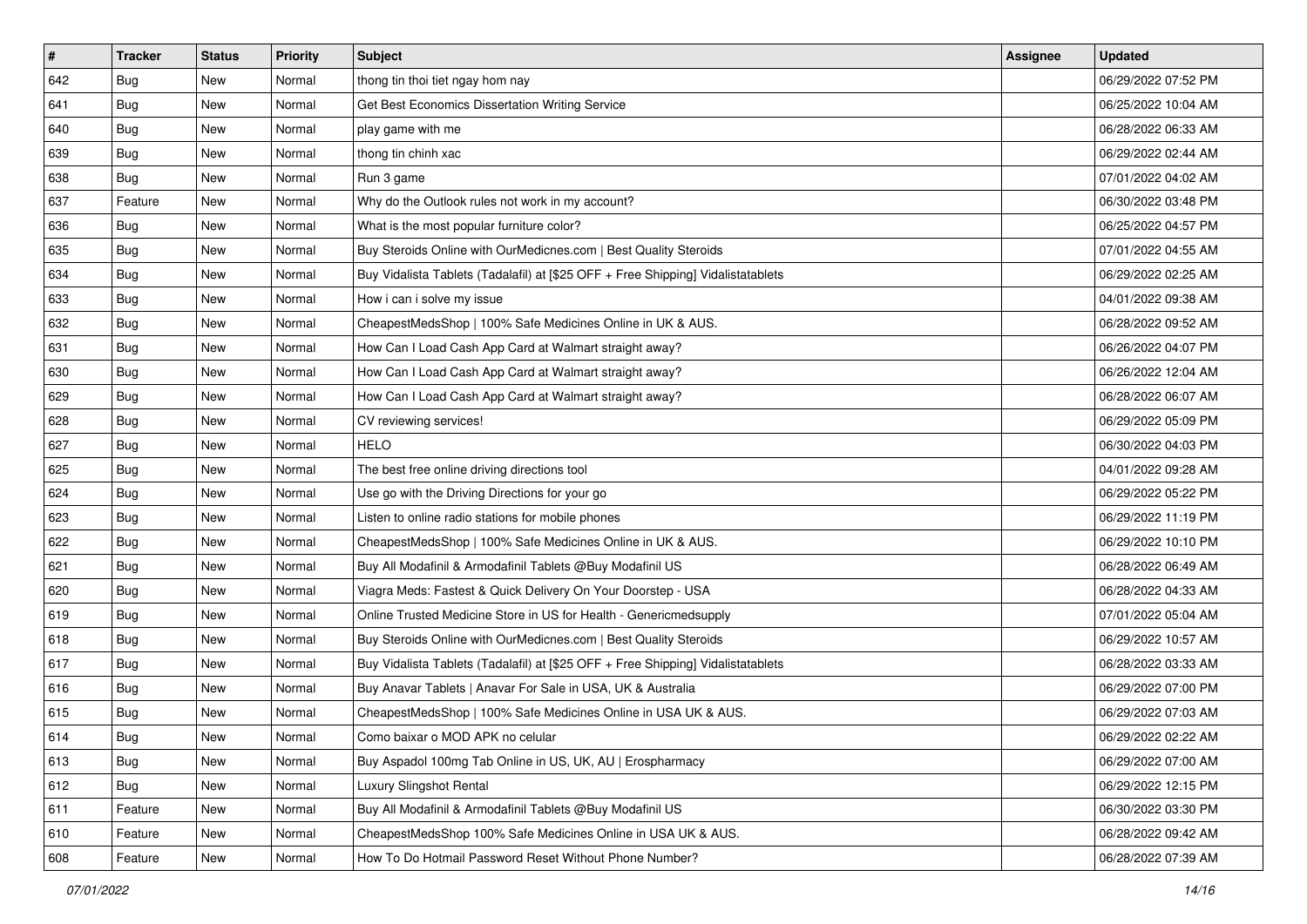| $\vert$ # | <b>Tracker</b> | <b>Status</b> | <b>Priority</b> | <b>Subject</b>                                                                                                                                                                                                                                                        | Assignee | <b>Updated</b>      |
|-----------|----------------|---------------|-----------------|-----------------------------------------------------------------------------------------------------------------------------------------------------------------------------------------------------------------------------------------------------------------------|----------|---------------------|
| 607       | <b>Bug</b>     | New           | Normal          | Vex 5                                                                                                                                                                                                                                                                 |          | 06/27/2022 11:24 PM |
| 605       | Feature        | New           | Normal          | What will the future of logo design be like?                                                                                                                                                                                                                          |          | 06/30/2022 05:59 PM |
| 604       | Bug            | New           | Normal          | <b>Idle Game Online</b>                                                                                                                                                                                                                                               |          | 06/29/2022 09:21 PM |
| 603       | <b>Bug</b>     | New           | Normal          | Premiere gratuito da lista de IPTV                                                                                                                                                                                                                                    |          | 06/29/2022 08:40 PM |
| 600       | <b>Bug</b>     | New           | Normal          | Play Store Pro                                                                                                                                                                                                                                                        |          | 06/27/2022 09:43 PM |
| 599       | Bug            | New           | Normal          | Do you know how to delete cash app account from your computer?                                                                                                                                                                                                        |          | 06/29/2022 01:49 PM |
| 598       | <b>Bug</b>     | New           | Normal          | Universo s / f Download                                                                                                                                                                                                                                               |          | 06/29/2022 09:45 AM |
| 597       | <b>Bug</b>     | New           | Normal          | Universo s / f Download                                                                                                                                                                                                                                               |          | 06/29/2022 08:19 PM |
| 596       | Bug            | New           | Normal          | <b>Kids Games</b>                                                                                                                                                                                                                                                     |          | 06/27/2022 04:08 AM |
| 595       | Bug            | New           | Normal          | RFM Online - une révolution dans la gestion de l'identité numérique                                                                                                                                                                                                   |          | 06/27/2022 11:06 PM |
| 594       | Feature        | New           | Normal          | How does research proposal help online make it easy for me?                                                                                                                                                                                                           |          | 07/01/2022 01:10 AM |
| 593       | <b>Bug</b>     | New           | Normal          | Eiffel Spark Ultimate C2 SN series is a fully synthetic range of advanced performance engine oils blended in high<br>performance fully synthetic (PAO - polyalphaolefin) basestocks fortified with advanced technology additive system,<br>specifically formulated to |          | 07/01/2022 01:21 AM |
| 592       | Bug            | New           | Normal          | Deezer Premium APK - Baixe músicas de qualquer lugar do mundo de graça                                                                                                                                                                                                |          | 06/29/2022 03:10 PM |
| 591       | Bug            | New           | Normal          | How To Find Facebook Modifications For Your Spotify Premium Apk?                                                                                                                                                                                                      |          | 07/01/2022 05:19 AM |
| 590       | <b>Bug</b>     | New           | Normal          | Follow proper initiatives to check my cash app card balance:                                                                                                                                                                                                          |          | 06/27/2022 09:57 AM |
| 589       | <b>Bug</b>     | New           | Normal          | How can I get the cash app phone number of customer support?                                                                                                                                                                                                          |          | 06/30/2022 12:20 AM |
| 588       | <b>Bug</b>     | New           | Normal          | YouTube Vanced Apk Manager App - Como instalá-lo                                                                                                                                                                                                                      |          | 06/28/2022 10:56 PM |
| 587       | Bug            | New           | Normal          | Why Picsart Pro Offers Great Features                                                                                                                                                                                                                                 |          | 06/29/2022 10:06 AM |
| 586       | Bug            | New           | Normal          | Best Modifications For Your Mobile Phone                                                                                                                                                                                                                              |          | 06/29/2022 11:54 AM |
| 585       | <b>Bug</b>     | New           | Normal          | What is cash app help number?                                                                                                                                                                                                                                         |          | 06/26/2022 06:21 PM |
| 584       | <b>Bug</b>     | New           | Normal          | Want the cash app customer service number to check balance?                                                                                                                                                                                                           |          | 06/29/2022 01:00 AM |
| 581       | <b>Bug</b>     | New           | Normal          | E-Learning Course Help                                                                                                                                                                                                                                                |          | 06/29/2022 08:19 PM |
| 577       | <b>Bug</b>     | New           | Normal          | Follow these easy steps to make Admiral Casino Login                                                                                                                                                                                                                  |          | 06/28/2022 03:52 AM |
| 576       | Bug            | New           | Normal          | So laden Sie ein Instagram-Bild herunter                                                                                                                                                                                                                              |          | 06/30/2022 06:17 PM |
| 574       | <b>Bug</b>     | New           | Normal          | How to fix the Epson printer offline issue due to a wired connection?                                                                                                                                                                                                 |          | 06/29/2022 10:23 AM |
| 573       | <b>Bug</b>     | New           | Normal          | Experimente lo mejor en la aplicación Apk de juegos gratis                                                                                                                                                                                                            |          | 06/29/2022 05:48 PM |
| 568       | Bug            | New           | Normal          | Instale a versão mais recente do YouTube Premium                                                                                                                                                                                                                      |          | 06/27/2022 08:56 PM |
| 567       | <b>Bug</b>     | New           | Normal          | Singapore assignment help                                                                                                                                                                                                                                             |          | 06/30/2022 02:50 PM |
| 566       | Bug            | New           | Normal          | Kinemaster Pro Download - los App Review                                                                                                                                                                                                                              |          | 04/01/2022 09:27 AM |
| 565       | <b>Bug</b>     | New           | Normal          | How To Install RepelisPlus On Your Android Phone?                                                                                                                                                                                                                     |          | 06/30/2022 02:26 PM |
| 564       | <b>Bug</b>     | New           | Normal          | How To Install RepelisPlus On Your Android Phone?                                                                                                                                                                                                                     |          | 06/29/2022 05:11 AM |
| 563       | <b>Bug</b>     | New           | Normal          | Understanding the Difference Between Free and Paid Mod Apks                                                                                                                                                                                                           |          | 06/29/2022 10:32 AM |